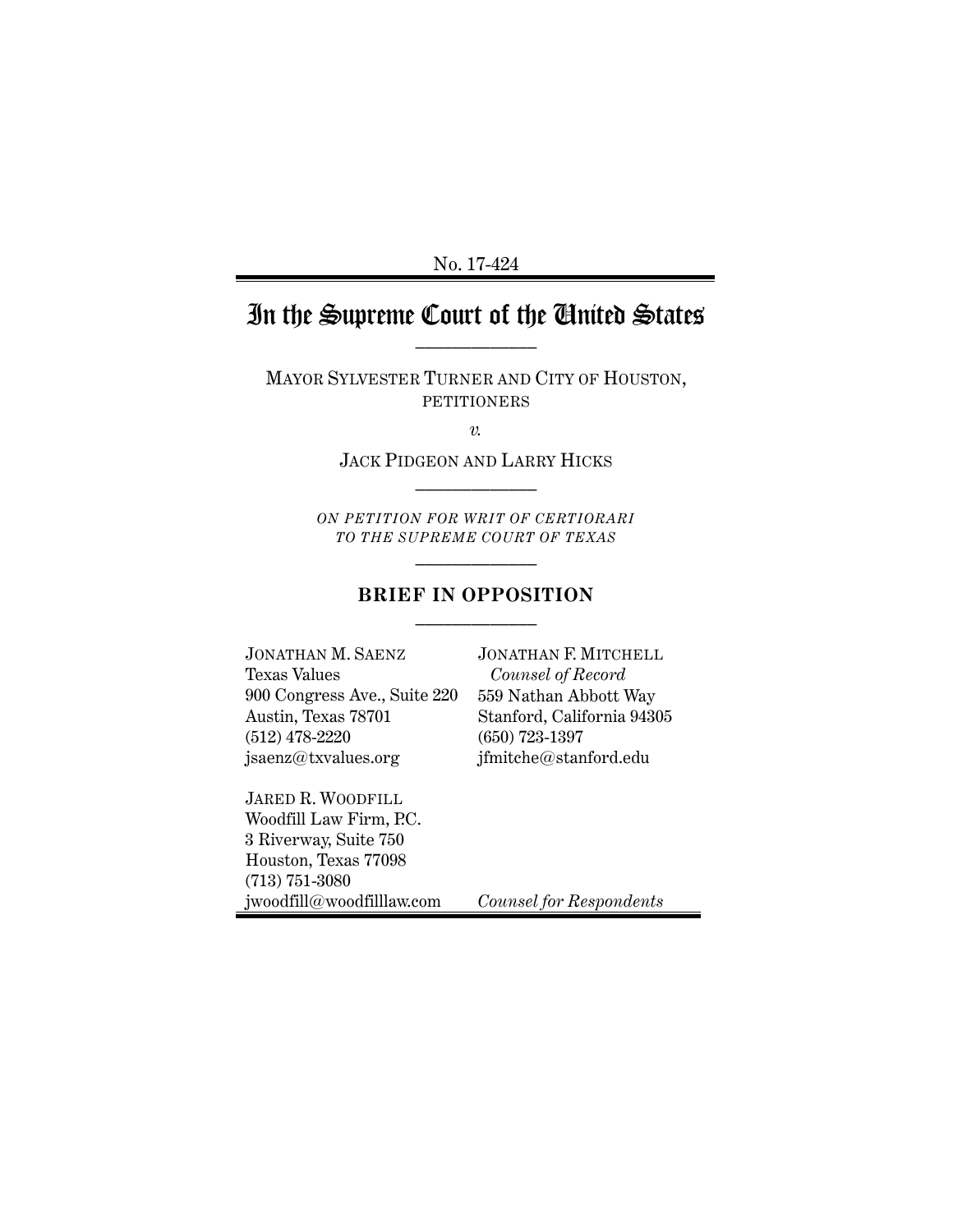#### **QUESTION PRESENTED**

The question presented in the city's petition is misleading. The city correctly notes that the Supreme Court of Texas held that *Obergefell v. Hodges*, 135 S. Ct. 2584 (2015), and *Pavan v. Smith*, 137 S. Ct. 2075 (2017) (per curiam), "did not hold that states must provide the same publicly funded benefits to all married persons," Pet. App. 27a, but the state supreme court's opinion does not say that *Obergefell* and *Pavan* leave open the possibility that a State might withhold spousal employment benefits specifically from same-sex couples. The state supreme court held only that *Obergefell* and *Pavan* do not require that every single married couple receive an identical package of publicly funded benefits, and it remanded for the trial court to decide whether the respondents' lawsuit can be maintained in light of *Obergefell* and *Pavan*. The question presented should be rephrased to avoid begging a question that the parties dispute, and to avoid mischaracterizing the state supreme court's opinion.

The respondents respectfully restate the question presented as follows:

Do *Obergefell v. Hodges*, 135 S. Ct. 2584 (2015), and *Pavan v. Smith*, 137 S. Ct. 2075 (2017) (per curiam), compel state employers to provide the same publicly funded benefits to same-sex married couples that they provide to oppositesex married couples?

(i)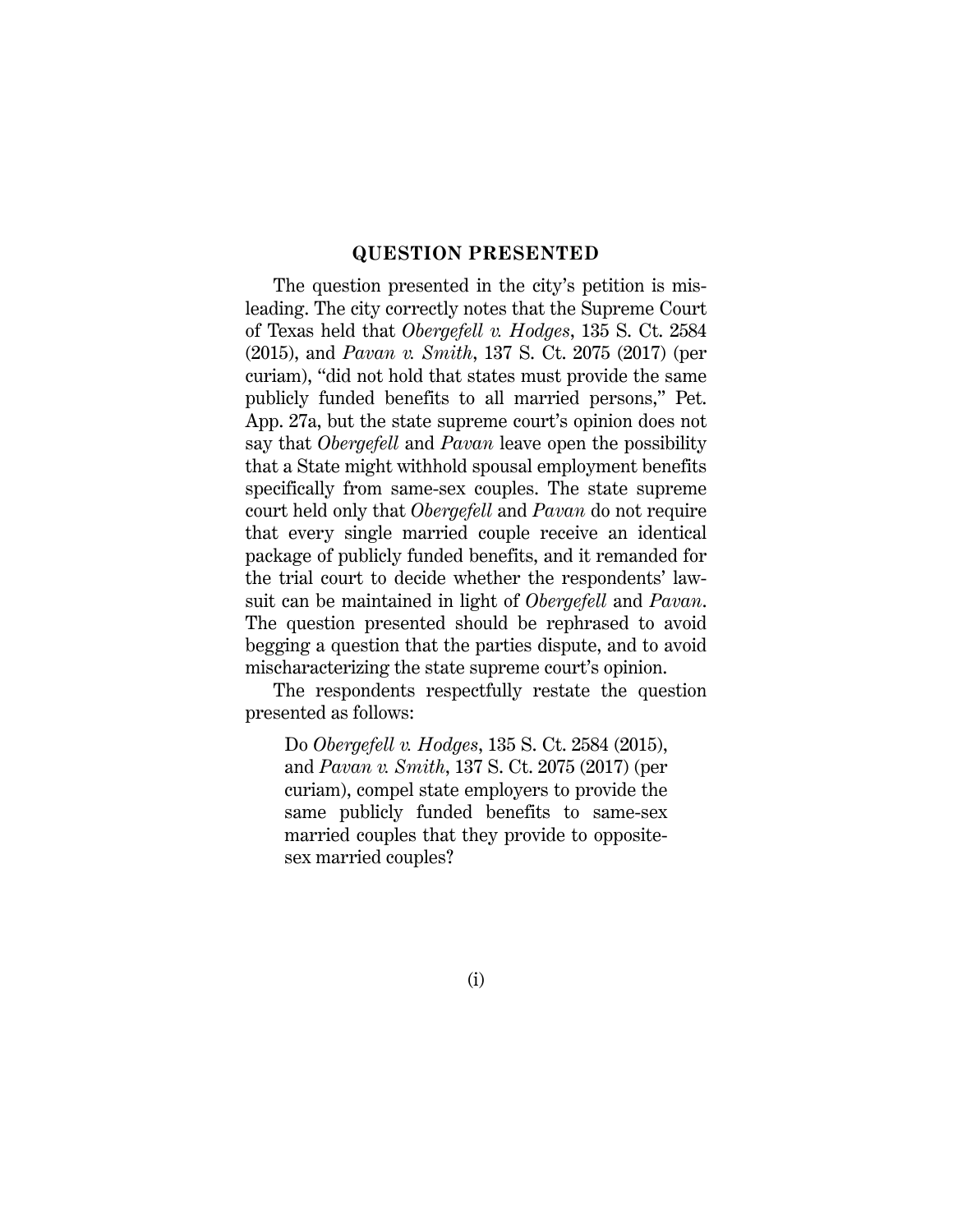## **TABLE OF CONTENTS**

| Constitutional and statutory provisions involved  4 |  |
|-----------------------------------------------------|--|
|                                                     |  |
| A. Mayor Parker's directive of November             |  |
|                                                     |  |
|                                                     |  |
| C. Pidgeon and Hicks's second lawsuit7              |  |
| D. The state supreme court's ruling 11              |  |
|                                                     |  |
| The Court lacks jurisdiction because the<br>Ι.      |  |
| state supreme court has not issued a "final         |  |
|                                                     |  |
| A. The petition does not fall within the first      |  |
|                                                     |  |
| B. The petition does not fall within the            |  |
|                                                     |  |
| C. The petition does not fall within the third      |  |
|                                                     |  |
| D. The petition does not fall within the            |  |
|                                                     |  |
| II. There are grave questions about whether         |  |
| the Court may assert jurisdiction over this         |  |
|                                                     |  |
| III. The city does not appear to challenge the      |  |
|                                                     |  |
| IV. The state supreme court's opinion is            |  |
| consistent with even the broadest possible          |  |
|                                                     |  |
|                                                     |  |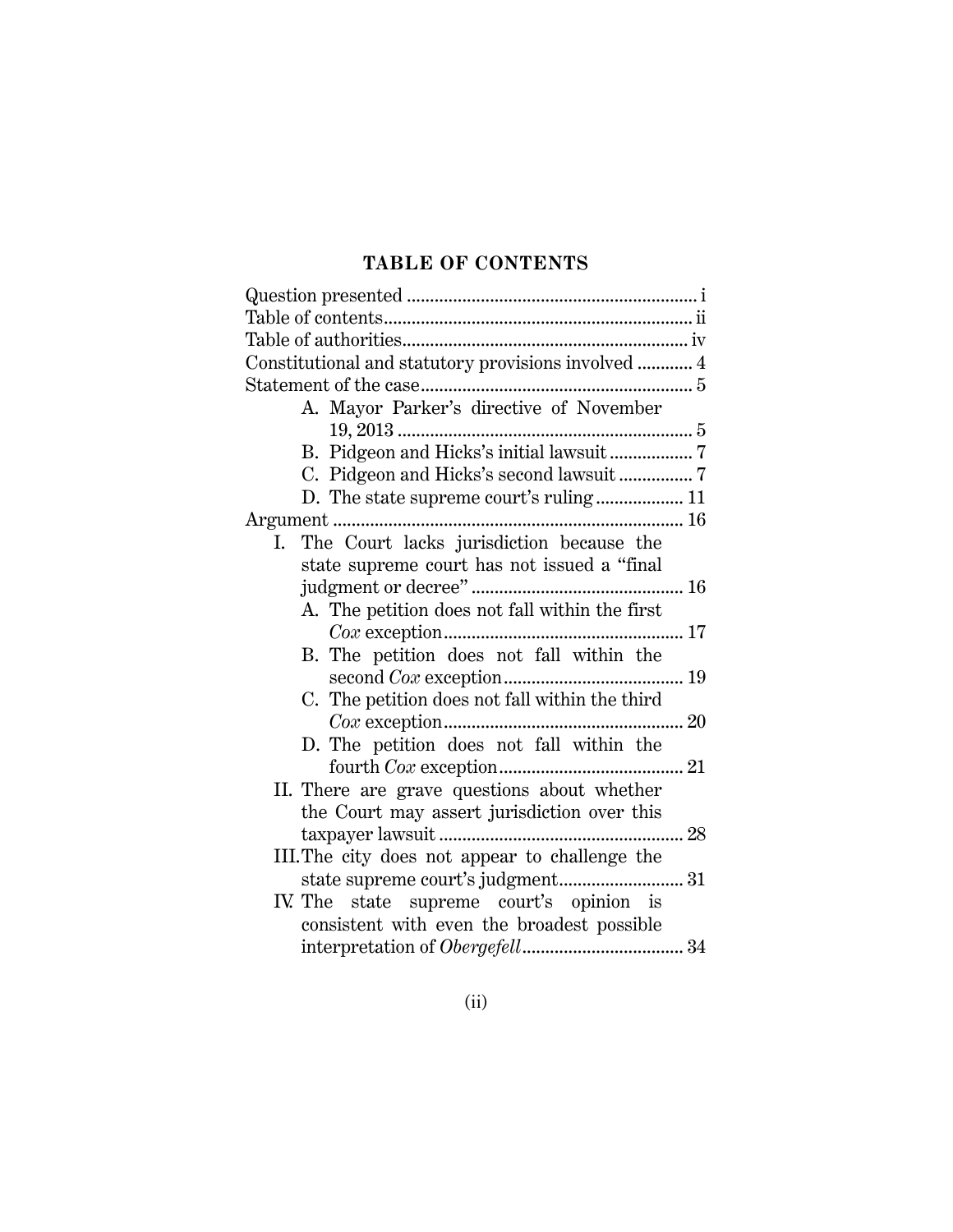|  |  |  | V. The question presented is not certworthy     |  |
|--|--|--|-------------------------------------------------|--|
|  |  |  | even apart from the jurisdictional obstacles 37 |  |
|  |  |  |                                                 |  |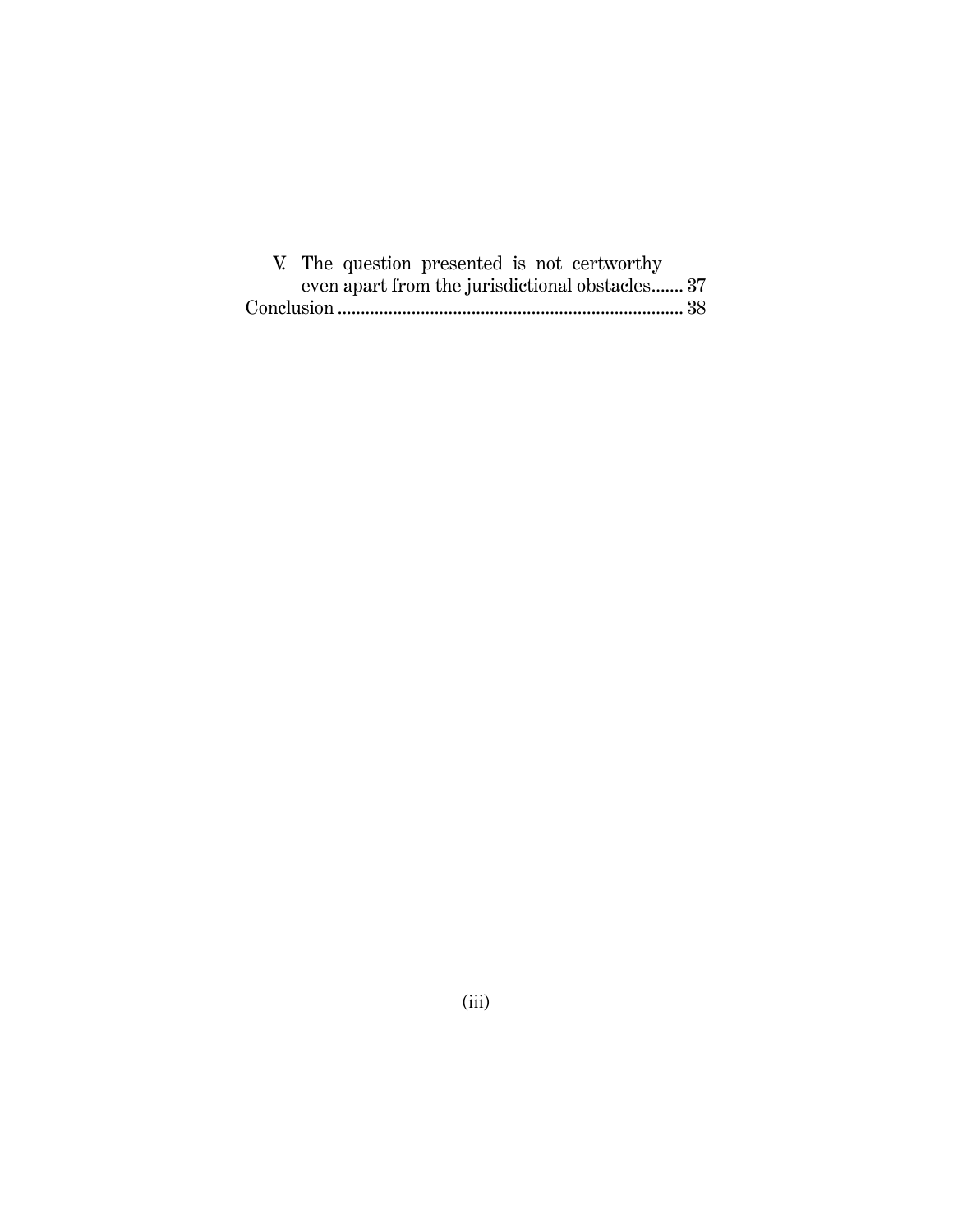## **TABLE OF AUTHORITIES**

## **Cases**

| Altman v. Bedford Cent. School Dist.,                                                                                 |
|-----------------------------------------------------------------------------------------------------------------------|
|                                                                                                                       |
| Arizonans for Official English v. Arizona,                                                                            |
|                                                                                                                       |
| ASARCO Inc. v. Kadish,                                                                                                |
|                                                                                                                       |
| Bland Indep. Sch. Dist. v. Blue,                                                                                      |
|                                                                                                                       |
| Cox Broadcasting Corp. v. Cohn,                                                                                       |
|                                                                                                                       |
| Cutter v. Wilkinson, 544 U.S. 709 (2005) 33                                                                           |
| De Leon v. Abbott, 791 F.3d 619 (5th Cir. 2015)  8                                                                    |
| De Leon v. Perry,                                                                                                     |
| No. 5:13-cv-982 (W.D. Tex. June 26, 2015) 8                                                                           |
|                                                                                                                       |
| D.C. Common Cause v. District of Columbia,                                                                            |
|                                                                                                                       |
| Exxon Mobil Corp. v. Allapattah Services, Inc.,                                                                       |
|                                                                                                                       |
| Florida v. Thomas, 532 U.S. 774 (2001)  18, 20                                                                        |
| Frothingham v. Mellon, 262 U.S. 447 (1923) 28, 29                                                                     |
| Herb v. Pitcairn, 324 U.S. 117 (1945)  2, 3, 31                                                                       |
| Jefferson v. City of Tarrant, 522 U.S. 75 (1997) 16                                                                   |
| Mills v. Alabama, 384 U.S. 214 (1966) 27                                                                              |
| New York v. Quarles, 467 U.S. 649 (1984)  20, 21                                                                      |
| Nike, Inc. v. Kasky, 539 U.S. 654 (2003) 22, 23, 24, 25                                                               |
| O'Dell v. Espinoza,                                                                                                   |
|                                                                                                                       |
| Obergefell v. Hodges, 135 S. Ct. 2584 (2015) passim<br><i>Pavan v. Smith</i> , 137 S. Ct. 2075 (2017) (per curiam)  i |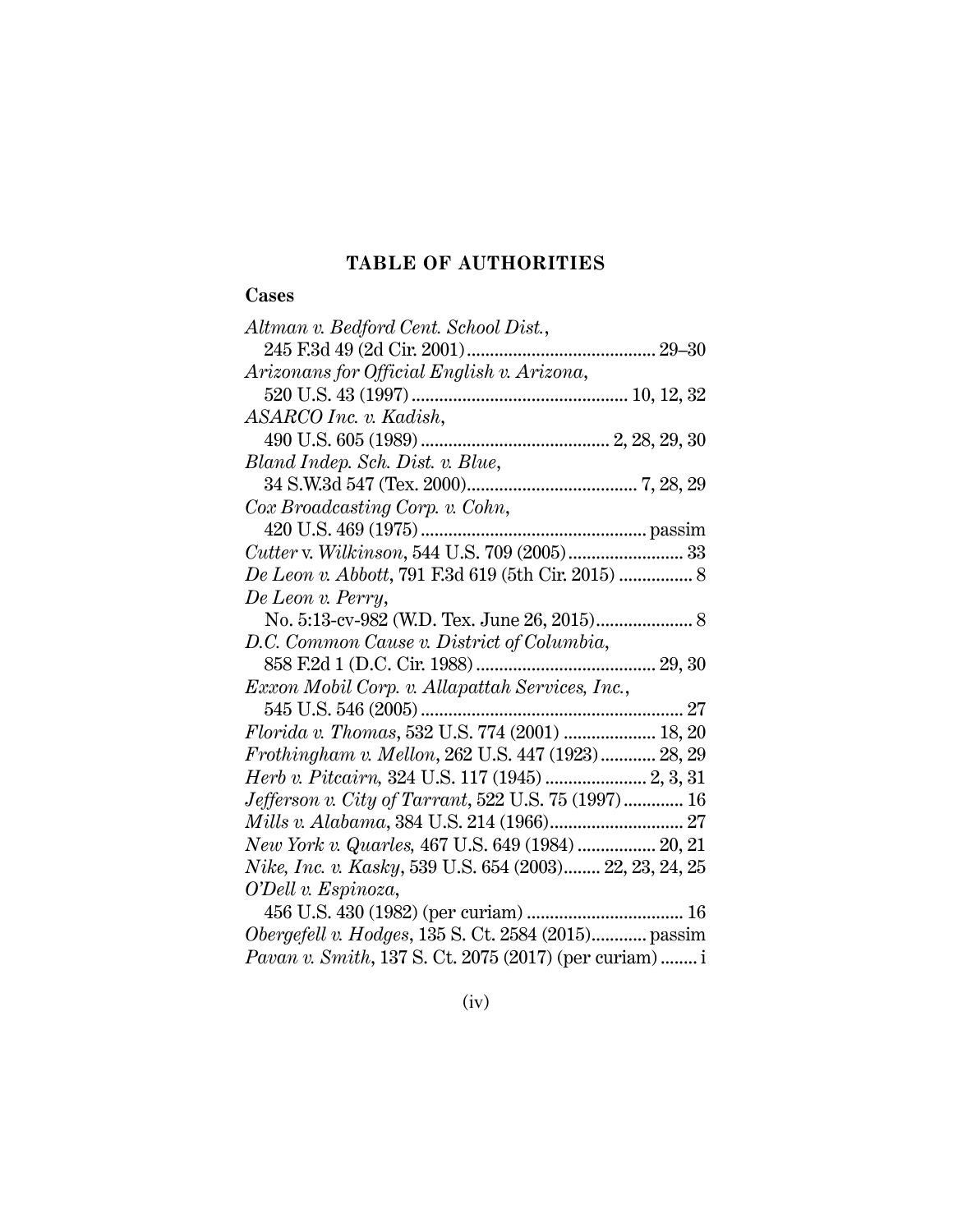| Radio Station WOW, Inc. v. Johnson,                       |  |
|-----------------------------------------------------------|--|
|                                                           |  |
| United States v. City of New York,                        |  |
|                                                           |  |
| <i>United States v. Windsor, 133 S. Ct. 2675 (2013)</i> 6 |  |

## **Statutes**

## **Other Authorities**

| Cass R. Sunstein, The Right To Marry, |  |
|---------------------------------------|--|
|                                       |  |

## **Rules**

|--|--|--|

## **Treatises**

| S. Shapiro, et al., Supreme Court Practice |  |
|--------------------------------------------|--|
|                                            |  |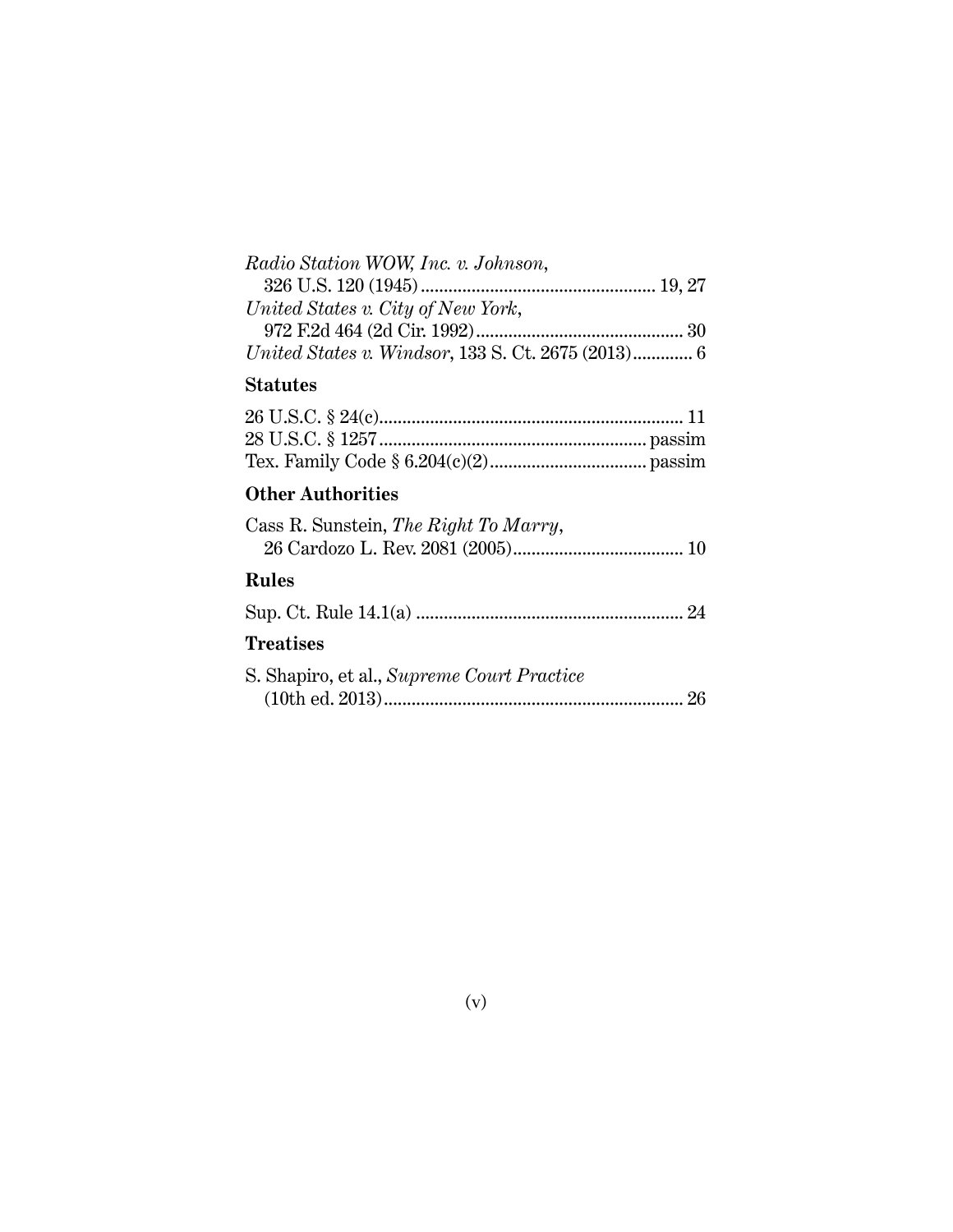## In the Supreme Court of the United States

No. 17-424

MAYOR SYLVESTER TURNER AND CITY OF HOUSTON, PETITIONERS

*v.*

JACK PIDGEON AND LARRY HICKS  $\frac{1}{2}$ 

*ON PETITION FOR WRIT OF CERTIORARI TO THE SUPREME COURT OF TEXAS*  $\frac{1}{2}$ 

#### **BRIEF IN OPPOSITION**  $\frac{1}{2}$

The city's petition is shot through with jurisdictional problems that the city never even bothers to discuss. One of these jurisdictional obstacles is insurmountable: The city is seeking review of an interlocutory state-court ruling rather than a "final judgment or decree" under 28 U.S.C. § 1257. *See* Part I, *infra*. That alone compels denial of the city's petition.

On top of that, there are two *additional* jurisdictional problems that this Court must address and resolve before it can even consider the question presented. One is that Pidgeon and Hicks sued *as taxpayers*, so this Court lacks jurisdiction under Article III unless Pidgeon and Hicks would have standing to sue the city in federal court, or unless the city has suffered "direct injury" from

(1)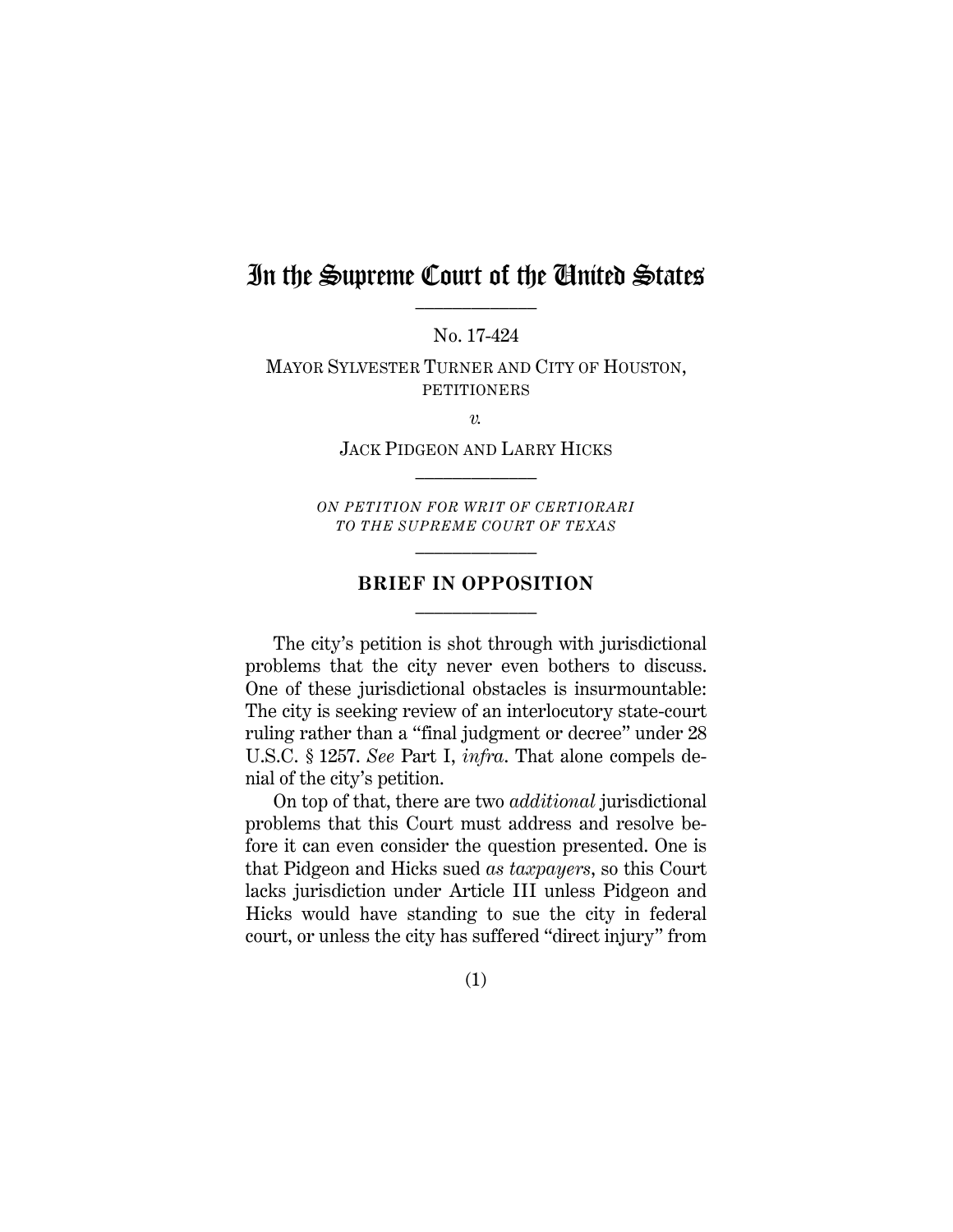the state supreme court's decision under *ASARCO Inc. v. Kadish*, 490 U.S. 605, 612–14 (1989). Pidgeon and Hicks dispute each of these propositions, *see* Part II, *infra*, and this Court would have to resolve these difficult Article III questions even if the city could somehow find a way around the section 1257 problem.

The other remaining jurisdictional problem is that the city never explains how the state supreme court's *judgment* to reverse the court of appeals and remand for further proceedings was in error. The petition complains about passages in the state court's *opinion*, but this Court reviews judgments—not opinions—and there is no federal constitutional error in the state supreme court's *judgment* even if the city were correct to accuse the *opinion* of understating the holding of *Obergefell*. *See Herb v. Pitcairn,* 324 U.S. 117, 126 (1945); Part III, *infra*.

The city appears to believe that the state supreme court's judgment should have done more to constrain the state trial court on remand—perhaps by explicitly directing the trial court to interpret the Fourteenth Amendment to require equal spousal benefits for samesex and opposite-sex couples. But it is not federal constitutional error for a state supreme court to remand a constitutional question to a trial court rather than decide the issue for itself—even if the answer to that question is *compelled* by existing Supreme Court precedent, as the city claims. The state supreme court's judgment leaves the city's policy in effect, and it does not prevent the trial court from accepting the city's constitutional defenses on remand. Pet. App. 27a. How a *judgment* of this sort can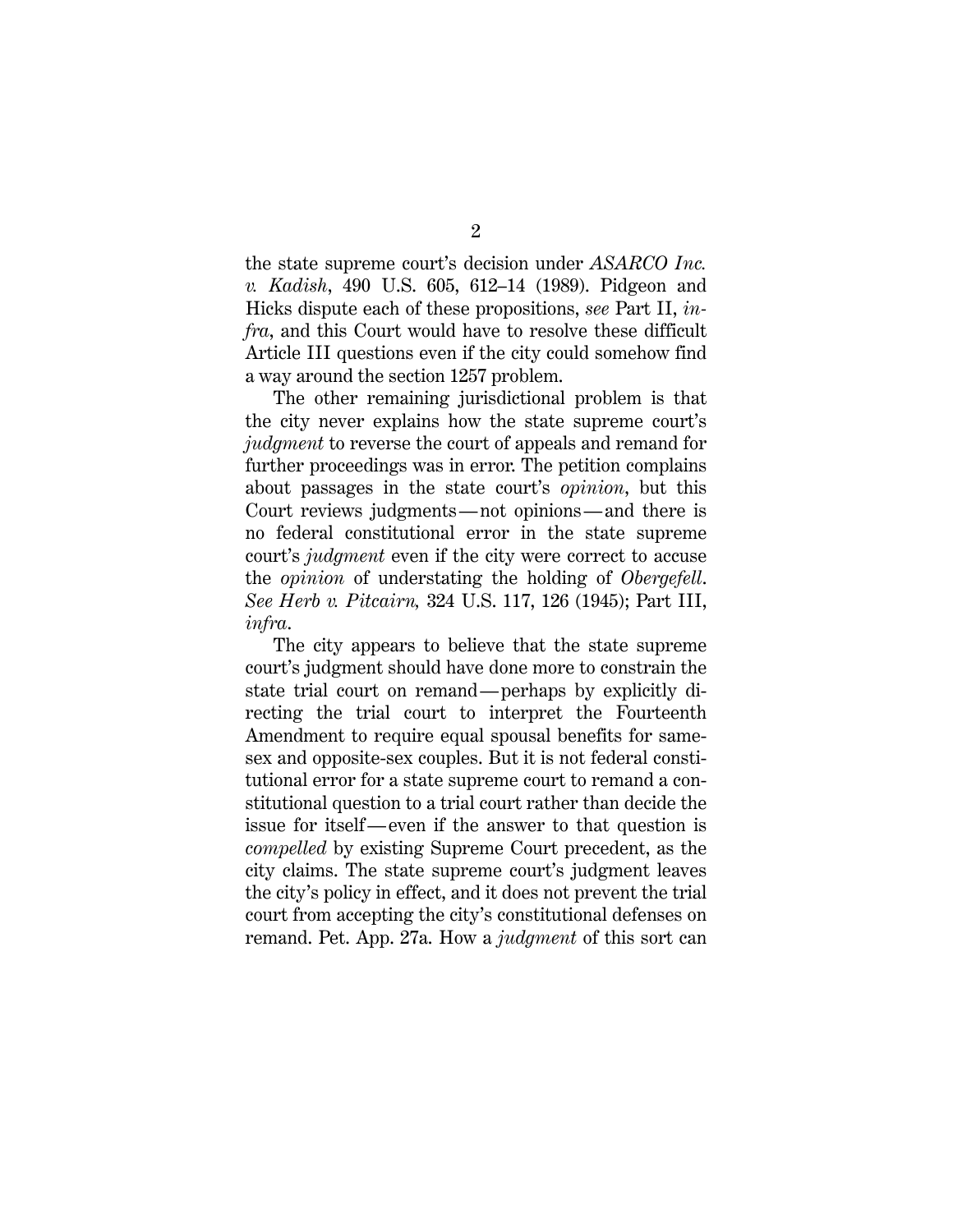violate the Constitution or warrant correction from this Court is unexplained, and unless the city can credibly attack the judgment, its petition is nothing more than a request for an advisory opinion. *See Herb,* 324 U.S. at 126.

The petition should be denied even apart from these jurisdictional obstacles. The city's claim that the state supreme court "def[ied]" *Obergefell* and *Pavan* is untrue; the opinion was written carefully to avoid contradicting even the broadest possible understanding of *Obergefell*. The opinion never says that *Obergefell* leaves open the possibility of a regime that withholds spousal employment benefits *specifically from same-sex couples*. Its statement that *Obergefell* "did not hold that states must provide the same publicly funded benefits to all married persons," Pet. App. 27a, means only that *Obergefell* does not require a State to treat *every single married couple alike* for purposes of spousal employment benefits. And the opinion does not purport to resolve *which* distinctions among married couples might remain permissible after *Obergefell*.

Nor did the state supreme court open the door to discrimination against same-sex couples by observing that *Obergefell* "did not address and resolve" "the extent to which the Constitution requires states or cities to provide tax-funded benefits to same-sex couples." Pet. App. 25a–26a. It remains possible, even after *Obergefell*, for a State to withdraw tax-funded benefits from married same-sex couples *so long as it also withdraws those benefits from opposite-sex couples*, and *Obergefell* does not resolve which tax-funded benefits qualify as "fundamen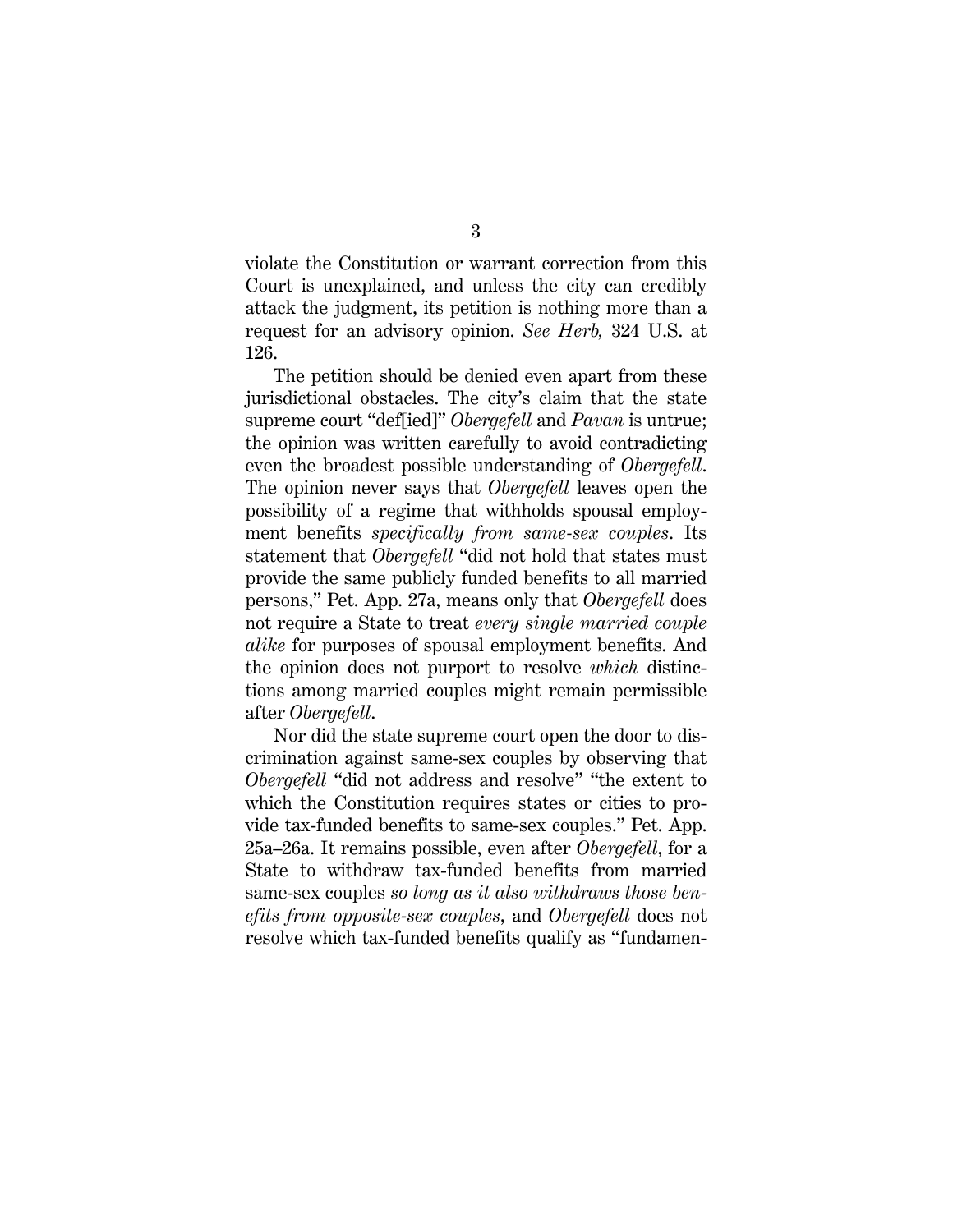tal rights" that must be extended to married same-sex couples as a *substantive* constitutional entitlement. *See Obergefell*, 135 S. Ct. at 2601 ("States are *in general* free to vary the benefits they confer on all married couples." (emphasis added)). None of these statements in the state supreme court's opinion contradict the robust antidiscrimination rule that the city derives from *Obergefell*.

Finally, even if the state supreme court *did* understate the holding of *Obergefell* (and it didn't), and even if this Court *had* jurisdiction to review the state supreme court's judgment (and it doesn't), the petition should still be denied because no post-*Obergefell* court (to our knowledge) has *ever* ruled that States may withhold equal spousal employment benefits from married samesex couples. The Court should await a ruling that actually holds that the Fourteenth Amendment permits such a policy, rather than launching a preemptive strike on an issue that may never arise.

### **CONSTITUTIONAL AND STATUTORY PROVISIONS INVOLVED**

28 U.S.C. § 1257(a) provides:

Final judgments or decrees rendered by the highest court of a State in which a decision could be had, may be reviewed by the Supreme Court by writ of certiorari where the validity of a treaty or statute of the United States is drawn in question or where the validity of a statute of any State is drawn in question on the ground of its being repugnant to the Constitution, treaties, or laws of the United States, or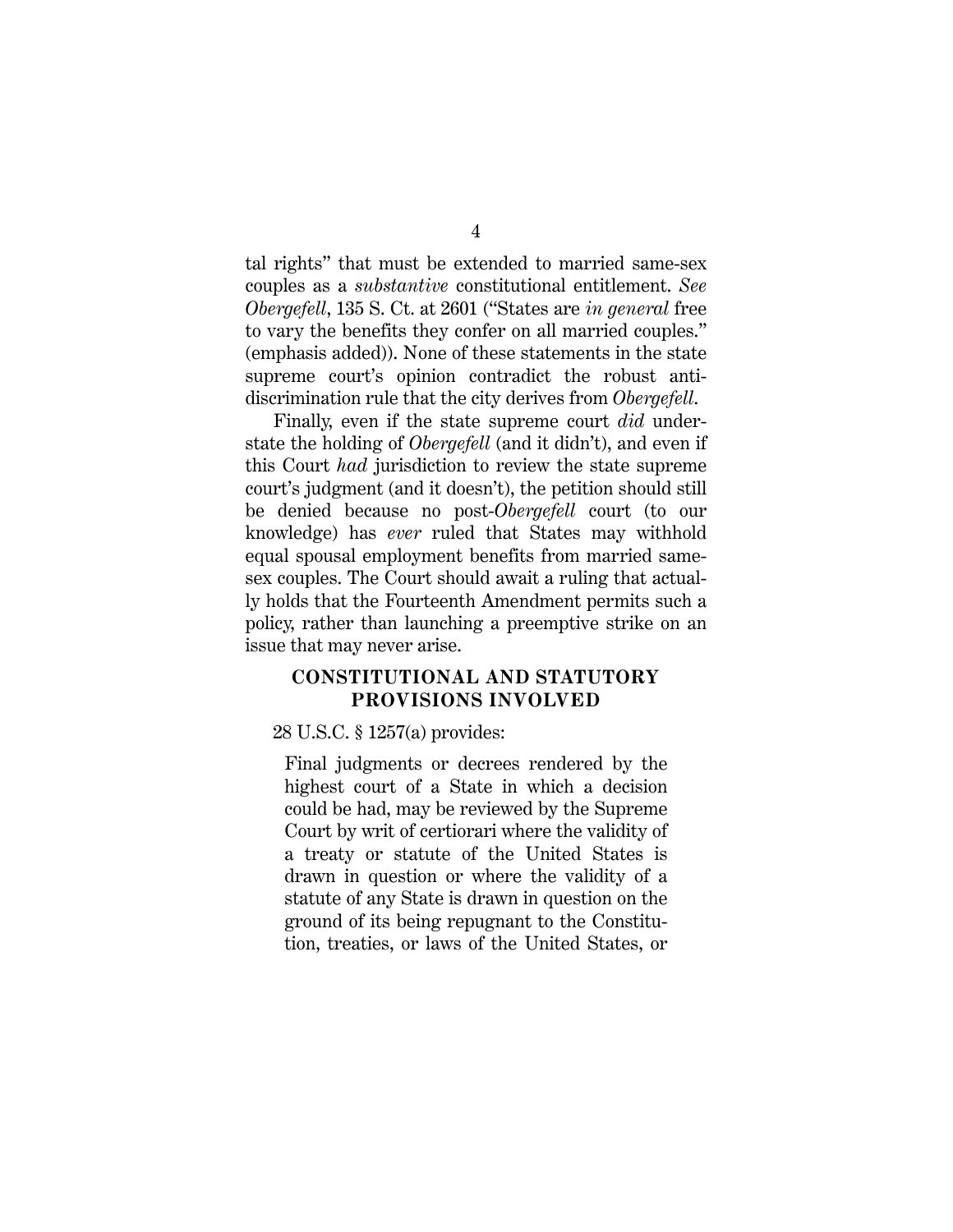where any title, right, privilege, or immunity is specially set up or claimed under the Constitution or the treaties or statutes of, or any commission held or authority exercised under, the United States.

#### 28 U.S.C. § 1257(a).

Other relevant constitutional and statutory provisions appear in the city's petition.

#### **STATEMENT OF THE CASE**

The city's statement of the case is incomplete. And many of the city's omissions conceal the jurisdictional obstacles and vehicle problems that the petition fails to acknowledge. We will provide a thorough recitation of the procedural history—perhaps at the risk of including some not-so-important details—in the interest of providing this Court with the information it needs to assess the *ASARCO* problem, the city's failure to attack the statecourt *judgment*, and the absence of a "final judgment or decree."

#### **A. Mayor Parker's Directive Of November 19, 2013**

On November 19, 2013, then-Mayor Annise Parker directed the city of Houston to extend spousal employment benefits to the same-sex spouses of city employees who had obtained marriage licenses from other States. App. 7a.

Parker's directive was controversial for several reasons. First, it contradicted the provisions of state law that forbade the city to extend spousal employment benefits to same-sex couples. *See, e.g.*, Tex. Family Code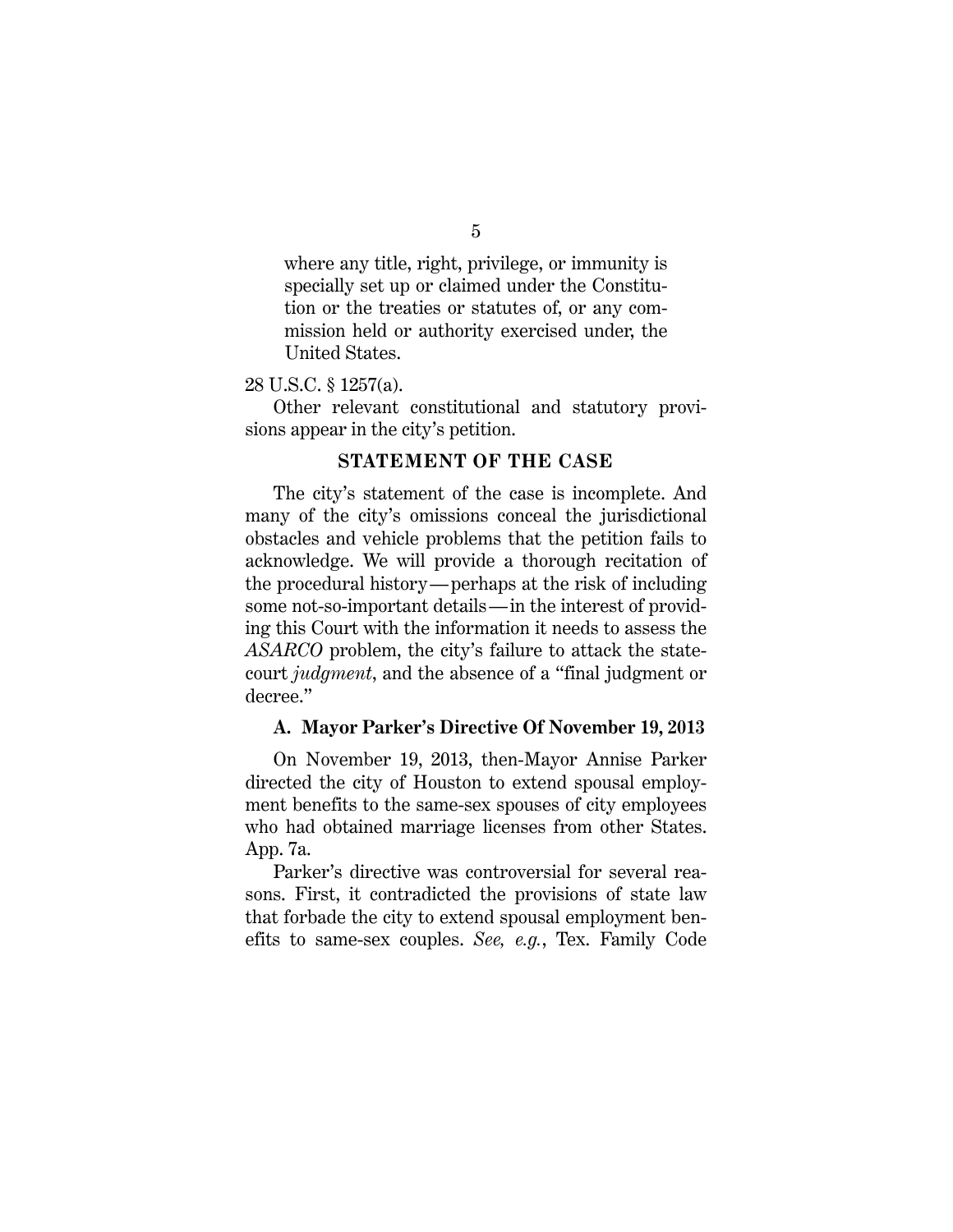§ 6.204(c)(2) (forbidding the state and its subdivisions to "give effect" to any "benefit . . . asserted as a result of a marriage between persons of the same sex"). And Parker took this action more than a year and a half before this Court's ruling in *Obergefell*, which held that states and their subunits must recognize same-sex marriages performed in other jurisdictions. Although this Court had decided *United States v. Windsor*, 133 S. Ct. 2675 (2013), at the time of Parker's directive, the holding of *Windsor* stopped short of requiring the States to license or recognize same-sex marriages.

Second, even if Parker were correct to think that *Windsor* or the Constitution had compelled the city to provide the same spousal employment benefits to samesex and opposite-sex married couples, that *still* would not excuse her decision to violate section 6.204(c)(2) of the Texas Family Code. If the Constitution forbids the city to treat same-sex married couples differently from opposite-sex couples, but section  $6.204(c)(2)$  forbids the city to award spousal employment benefits to same-sex couples, then the proper response is for the city to withdraw spousal benefits from *all* of its employees. There is no substantive constitutional right to spousal employment benefits, so if the city is violating a constitutional anti-discrimination rule by extending spousal employment benefits *only* to opposite-sex couples, then the city must withdraw spousal employment benefits from everyone rather than extend them to same-sex couples. The city cannot remedy a putative constitutional violation by defying state law when it remains possible for the city to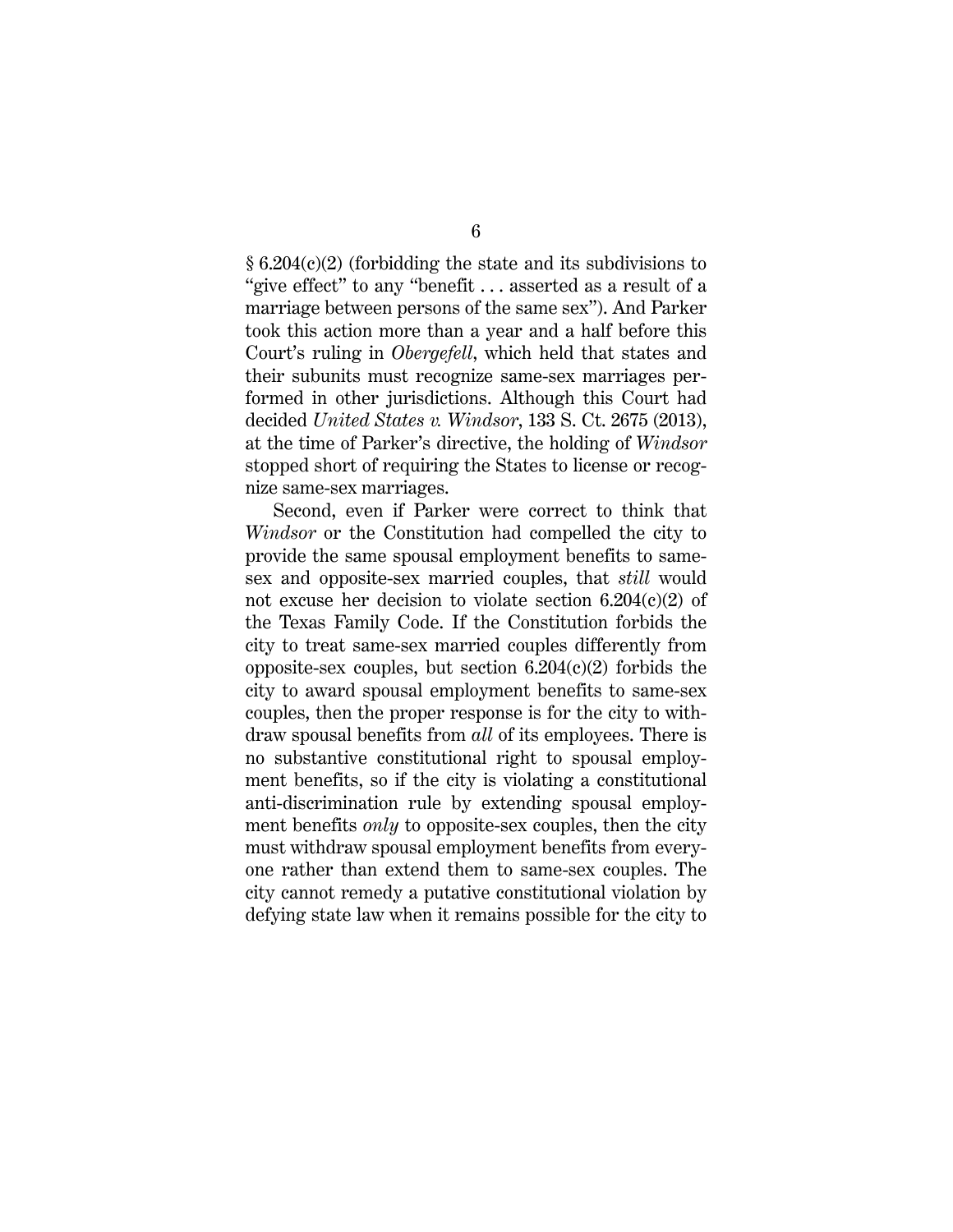comply with both state law and its constitutional obligations.

#### **B. Pidgeon And Hicks's Initial Lawsuit**

On December 17, 2013, Jack Pidgeon and Larry Hicks sued Parker to enjoin her from providing spousal employment benefits to same-sex couples. Pidgeon and Hicks sued as taxpayers, and Texas law permits taxpayers to sue when they allege an unlawful expenditure of public funds. *See Bland Indep. Sch. Dist. v. Blue*, 34 S.W.3d 547, 556 (Tex. 2000) ("[A] taxpayer has standing to sue in equity to enjoin the illegal expenditure of public funds, even without showing a distinct injury."). Later that day, the state trial court issued a temporary restraining order requiring the mayor and city to "cease and desist providing benefits to same-sex spouses of employees that have been married in jurisdictions that recognize same-sex marriage."

On December 27, 2013, shortly before the TRO was scheduled to expire, the city removed the case to federal court. The federal district court allowed the TRO to expire and waited nearly eight months before remanding on August 28, 2014. By that time, the state trial court had dismissed the case for lack of prosecution. Rather than reopen that case, Pidgeon and Hicks chose to file a new state-court lawsuit.

#### **C. Pidgeon And Hicks's Second Lawsuit**

On October 22, 2014, Pidgeon and Hicks filed their second lawsuit against Parker and the city. The state trial court granted a temporary injunction that prohibited the city from "furnishing benefits to persons who were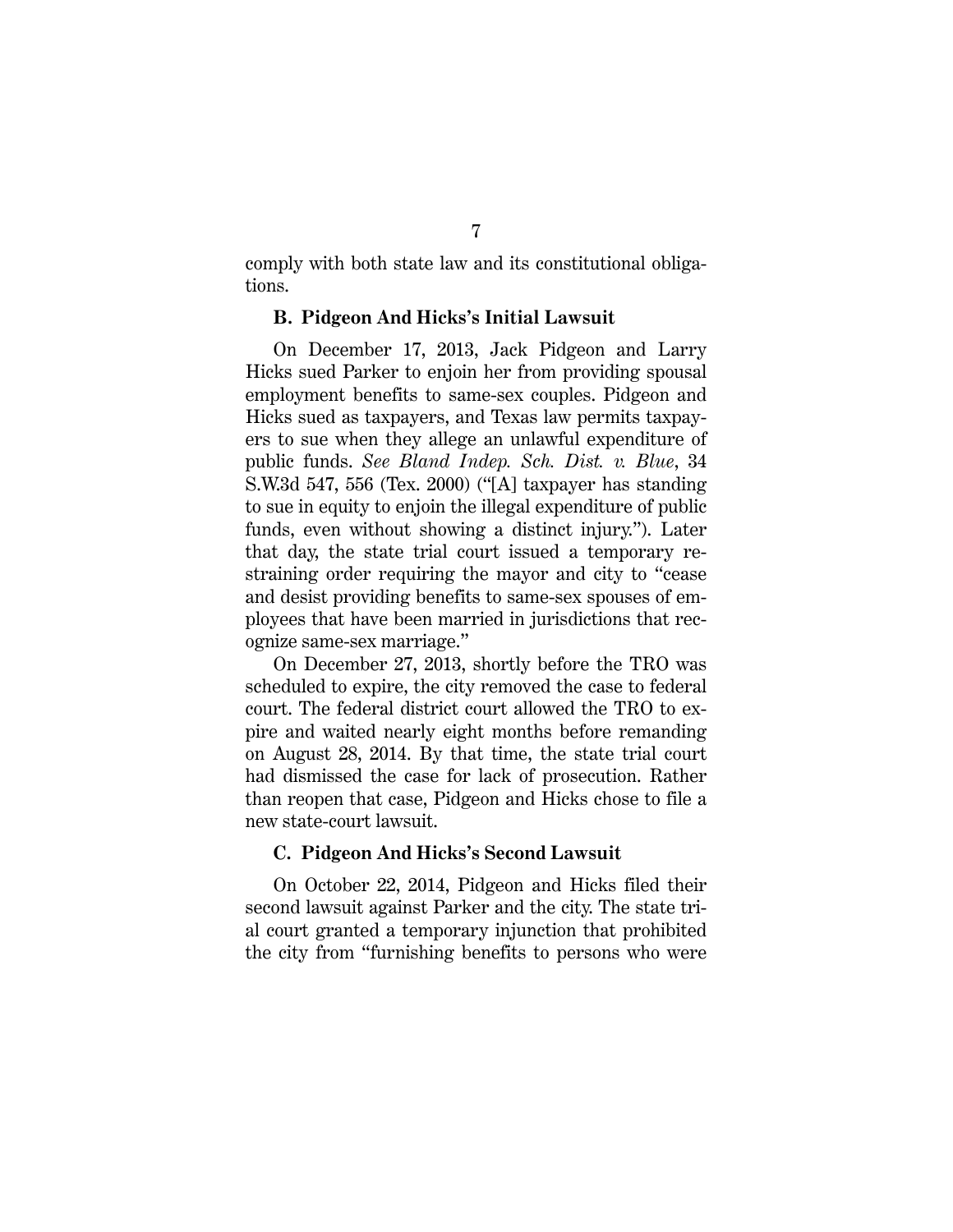married in other jurisdictions to City employees of the same sex." Pet. App. 37a–41a. The city appealed to the Fourteenth Court of Appeals, and while the city's interlocutory appeal was pending, this Court issued its ruling in *Obergefell*, which held that states must license and recognize same-sex marriages.

Shortly after *Obergefell*, a federal district court enjoined the governor of Texas, the state Attorney General, the clerk of Bexar County, Texas, and the commissioner of the Texas Department of State Health Services "from enforcing Article 1, Section 32 of the Texas Constitution, any related provisions in the Texas Family Code, and any other laws or regulations prohibiting a person from marrying another person of the same sex or recognizing same-sex marriage." *De Leon v. Perry*, No. 5:13-cv-982, Order Granting Plaintiffs' Emergency Unopposed Motion to Lift the Stay of Injunction, ECF No. 96 (W.D. Tex. June 26, 2015). The U.S. Court of Appeals for the Fifth Circuit affirmed this preliminary injunction on July 1, 2015, and remanded for entry of final judgment. *See De Leon v. Abbott*, 791 F.3d 619, 625 (5th Cir. 2015). On remand, the district court entered a final judgment that enjoined the four named defendants (the governor, the Attorney General, the clerk of Bexar County, and the commissioner of the Department of State Health Services) from "enforcing Texas's laws prohibiting same-sex marriage." *De Leon v. Perry*, No. 5:13-cv-982, Final Judgment, ECF No. 98 (W.D. Tex. July 7, 2015).

In response to these developments, the Fourteenth Court of Appeals reset the city's appeal for submission without oral argument. On July 28, 2015, the court of ap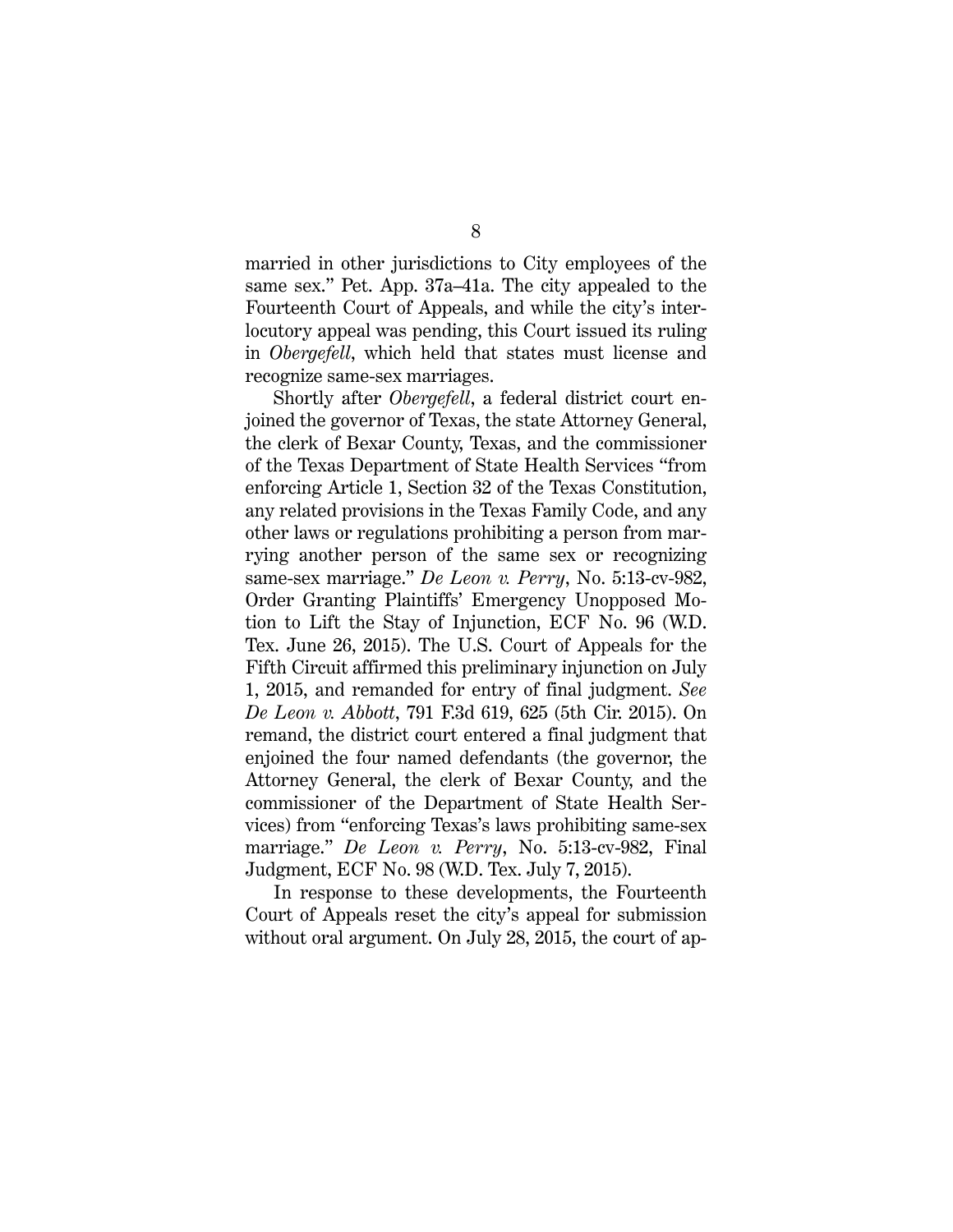peals issued a per curiam opinion that "reverse[d]" the trial court's injunction. Pet. App. 33a–36a. The court of appeals noted that *Obergefell* had held that "there is no lawful basis for a State to refuse to recognize a lawful same-sex marriage performed in another State on the ground of its same-sex character." Pet. App. 35a (citation and internal quotation marks omitted). It also observed that the federal district court in *De Leon* had "found that article I, section 32 of the Texas Constitution and Texas Family Code section 6.204 are unconstitutional and enjoined the State of Texas from enforcing them," and that the Fifth Circuit had affirmed this injunction on appeal. Pet. App. 35a. The court concluded its opinion with the following passage:

Because of the substantial change in the law regarding same-sex marriage since the temporary injunction was signed, we reverse the trial court's temporary injunction and remand for proceedings consistent with *Obergefell* and *DeLeon*.

#### Pet. App. 35a–36a (footnote omitted).

Pidgeon and Hicks then petitioned for review in the state supreme court. The state supreme court initially denied review, over dissent, but the court withdrew its order and granted review after Pidgeon and Hicks moved for rehearing. In the state supreme court, Pidgeon and Hicks asked the justices to reverse the court of appeals' judgment on several different grounds.

First, Pidgeon and Hicks claimed that the court of appeals erred by instructing the trial court to comply with *De Leon* on remand, because the *De Leon* rulings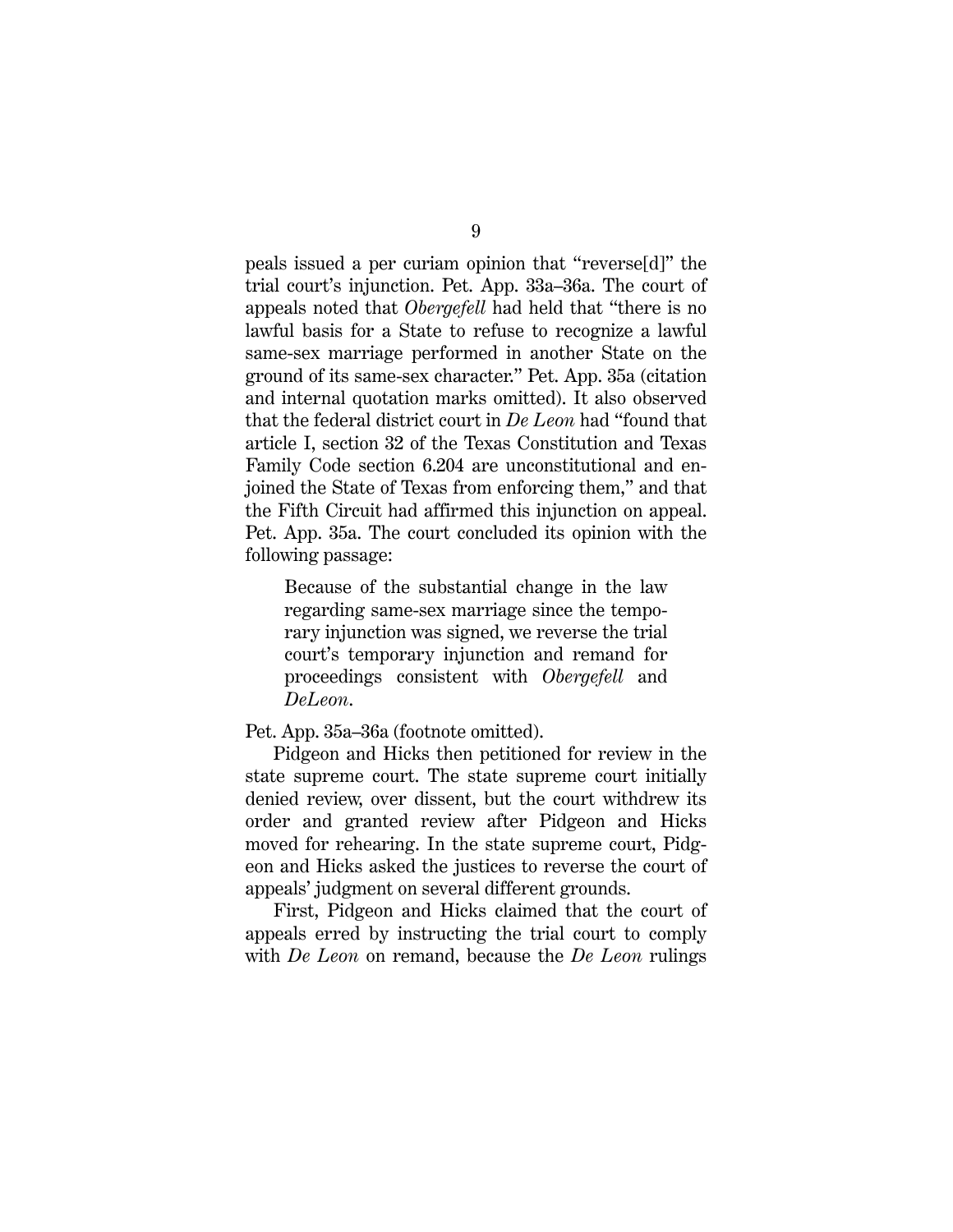came from inferior federal courts that a state court is under no obligation to follow. *See Arizonans for Official English v. Arizona*, 520 U.S. 43, 66 n.21 (1997).

Second, Pidgeon and Hicks claimed that the court of appeals erred by "reversing" rather than "vacating" the temporary injunction. By "reversing," the court of appeals implied that Pidgeon and Hicks would be precluded from seeking temporary injunctive relief on remand. Pidgeon and Hicks argued that the court of appeals should have "vacated" the injunction and allowed Pidgeon and Hicks to seek a new temporary injunction from the trial court.

Third, Pidgeon and Hicks asked the state supreme court to hold that *Obergefell* is not retroactive—and to impose a temporary injunction that requires the city to claw back the pre-*Obergefell* expenditures that violated section  $6.204(c)(2)$  of the Texas Family Code.

Fourth, Pidgeon and Hicks asked the state supreme court to instruct the state trial court to construe *Oberegefell* narrowly on remand. Pidgeon and Hicks acknowledged that *Obergefell* had established a substantive "fundamental right" to have a same-sex marriage licensed and recognized by the State. But they argued that *Obergefell* does not establish a *substantive* constitutional entitlement to spousal employment benefits. A State could abolish *all* spousal employee benefits—for both same-sex and opposite-sex couples—without violating the Constitution or court-created substantive-dueprocess doctrines. *See, e.g.*, Cass R. Sunstein, *The Right To Marry*, 26 Cardozo L. Rev. 2081, 2092 (2005)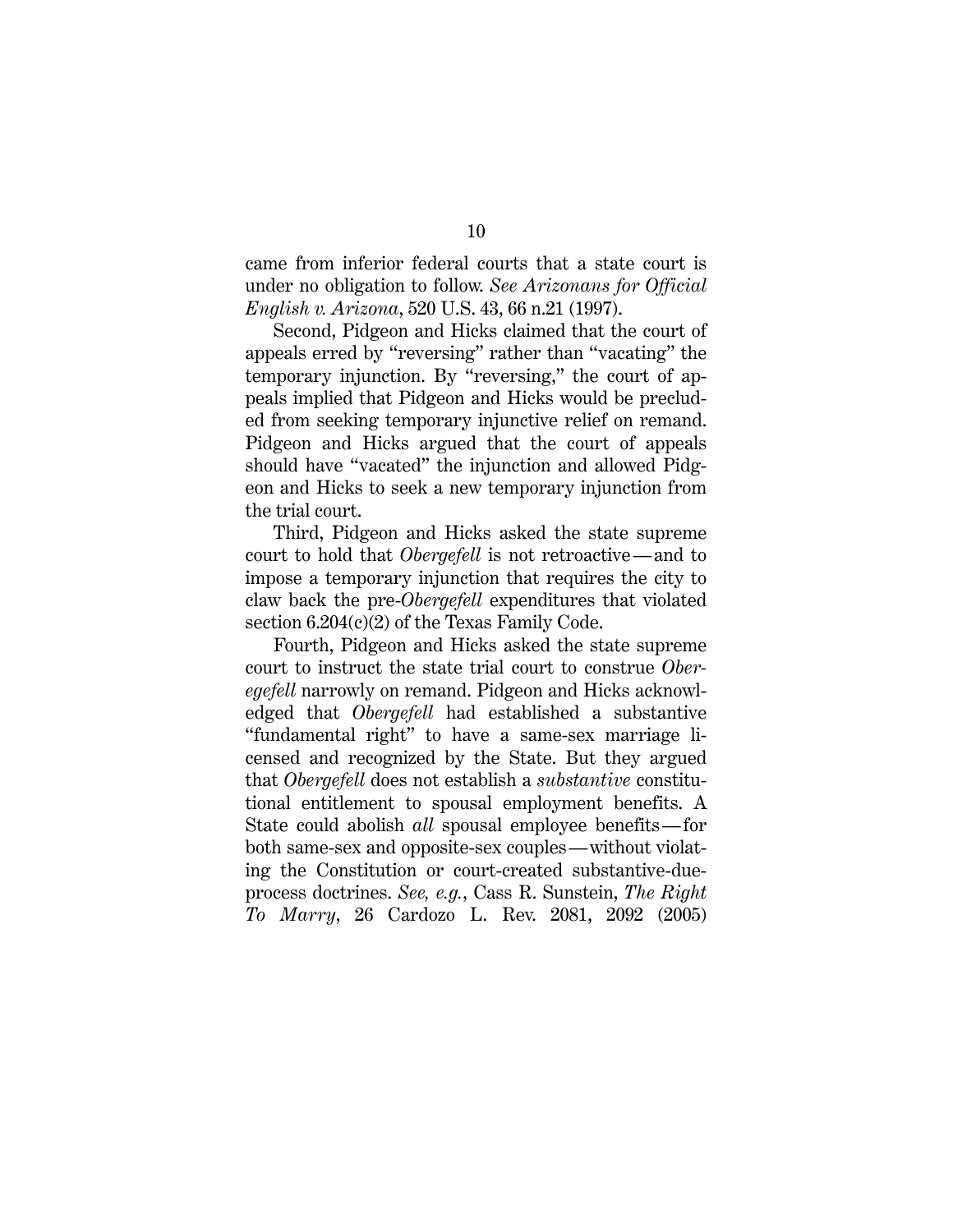("[E]xisting doctrine does not require economic benefits to be provided to married people as such.").

Pidgeon and Hicks also argued that spousal employment benefits are government subsidies, and that the States may reserve these subsidies to the married couples who are most likely to advance the State's interests in procreation and childrearing. *See* 26 U.S.C. § 24 (providing a "child tax credit" to married couples who have children, but phasing out the tax credit for married couples whose joint adjusted gross income exceeds \$110,000); *Harris v. McRae*, 448 U.S. 297 (1980) (allowing governments to subsidize the costs of childbirth but not abortion, notwithstanding the Court's recognition of a constitutional right to abort a fetus).

Finally, Pidgeon and Hicks argued that they remain entitled to injunctive relief even under the broadest possible interpretation of *Obergefell*. If one accepted the city's contentions that (1) *Obergefell* requires equal benefits for same-sex and opposite-sex married couples, and (2) *Obergefell*'s holding is fully retroactive, then the city must withdraw spousal benefits from *all* of its employees. This would remedy the city's violation of Texas Family Code  $\S 6.204(c)(2)$ , which prohibits the payment of "benefit[s]" asserted as the result of a same-sex marriage. And it would comply with *Obergefell* by providing identical treatment of same-sex and opposite-sex spouses.

#### **D. The State Supreme Court's Ruling**

On June 30, 2017, the Supreme Court of Texas "reverse[d]" the court of appeals' judgment because "the court's opinion and judgment impose—or at least can be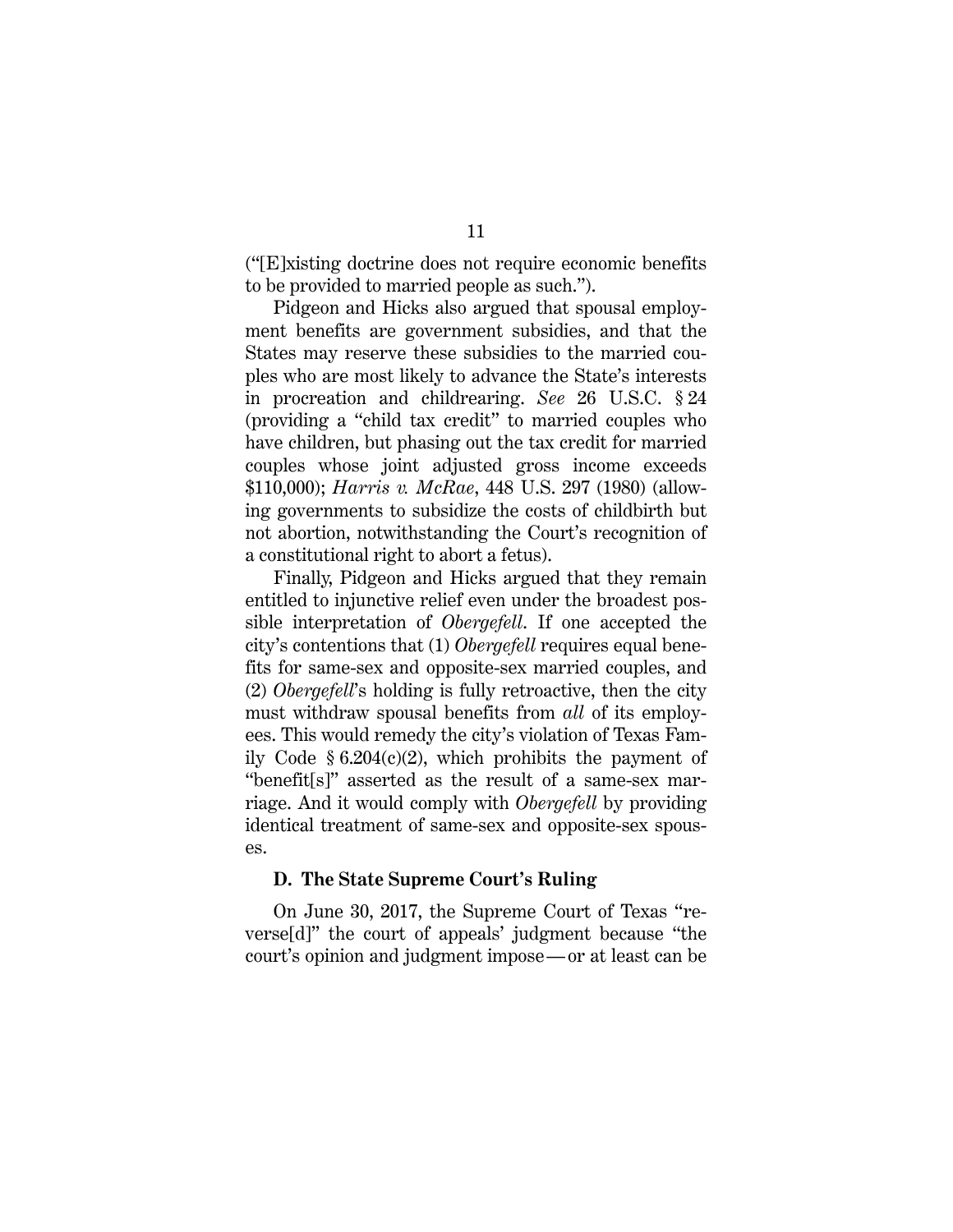read to impose—greater restrictions on remand than *Obergefell* and this Court's precedent require." Pet. App. 2a. At the same time, the state supreme court "vacate[d]" the trial court's temporary-injunction order and remanded for the trial court to reconsider the plaintiffs' request for temporary relief. The state supreme court refused to rule on Pidgeon and Hicks's remaining arguments for a temporary injunction, leaving those arguments for the trial court to resolve on remand.

#### *1. The State Supreme Court Holds That* **De Leon** *Cannot Bind The State Judiciary*

The state supreme court first held that "the court of appeals should not have ordered the trial court to proceed on remand 'consistent with' *De Leon*." Pet. App. 17a. This instruction contradicted the longstanding rule that rulings from inferior federal courts do not bind the state judiciary. *See Arizonans for Official English*, 520 U.S. at 58 n.11; Pet App. 15a. That misguided instruction alone was sufficient to warrant reversal of the court of appeals.

At the same time, the state supreme court emphasized that the trial court remains free to consider and follow *De Leon* on remand if it finds its analysis persuasive. *See* Pet App. 19a ("Fifth Circuit decisions, particularly those regarding federal constitutional questions, can certainly be helpful and may be persuasive for Texas trial courts.").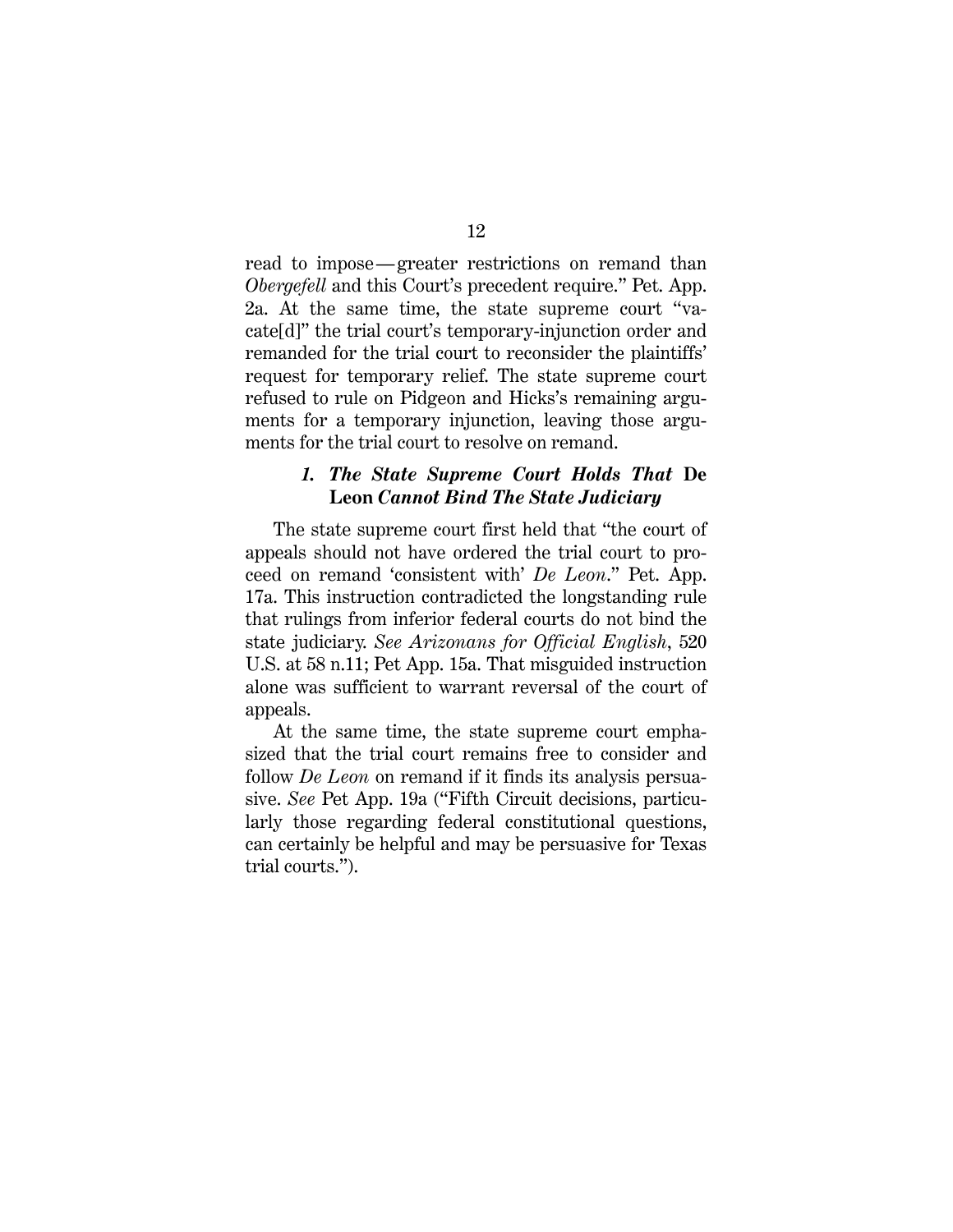## *2. The State Supreme Court Holds That The Court Of Appeals Should Have "Vacated" Rather Than "Reversed" The Trial Court's Temporary Injunction*

The state supreme court also held that the court of appeals should not have "reversed" the temporaryinjunction order, because a "reversal" would foreclose Pidgeon and Hicks from seeking temporary injunctive relief on remand. Pet. App. 20a–21a. Instead, the court of appeals should have "vacated" the temporary injunction, which would allow Pidgeon and Hicks to present their post-*Obergefell* arguments for temporary injunctive relief to the trial court. *Id.*

### *3. The State Supreme Court Declines To Rule On Whether* **Obergefell** *Is Retroactive*

The state supreme court declined to rule on whether *Obergefell* is retroactive, or whether Pidgeon and Hicks have standing to seek a claw-back remedy that requires the city to undo its pre-*Obergefell* expenditures. Pet. App. 21a–24a. The Court left these issues for the trial court to decide on remand. Pet. App. 24a.

> *4. The State Supreme Court Declines To Rule On Whether* **Obergefell** *Established A "Fundamental Right" To Spousal Employment Benefits, Or Whether The City Must Withdraw Spousal Benefits From All Its Employees*

The state supreme court also refused to rule on Pidgeon and Hicks's remaining arguments for temporary in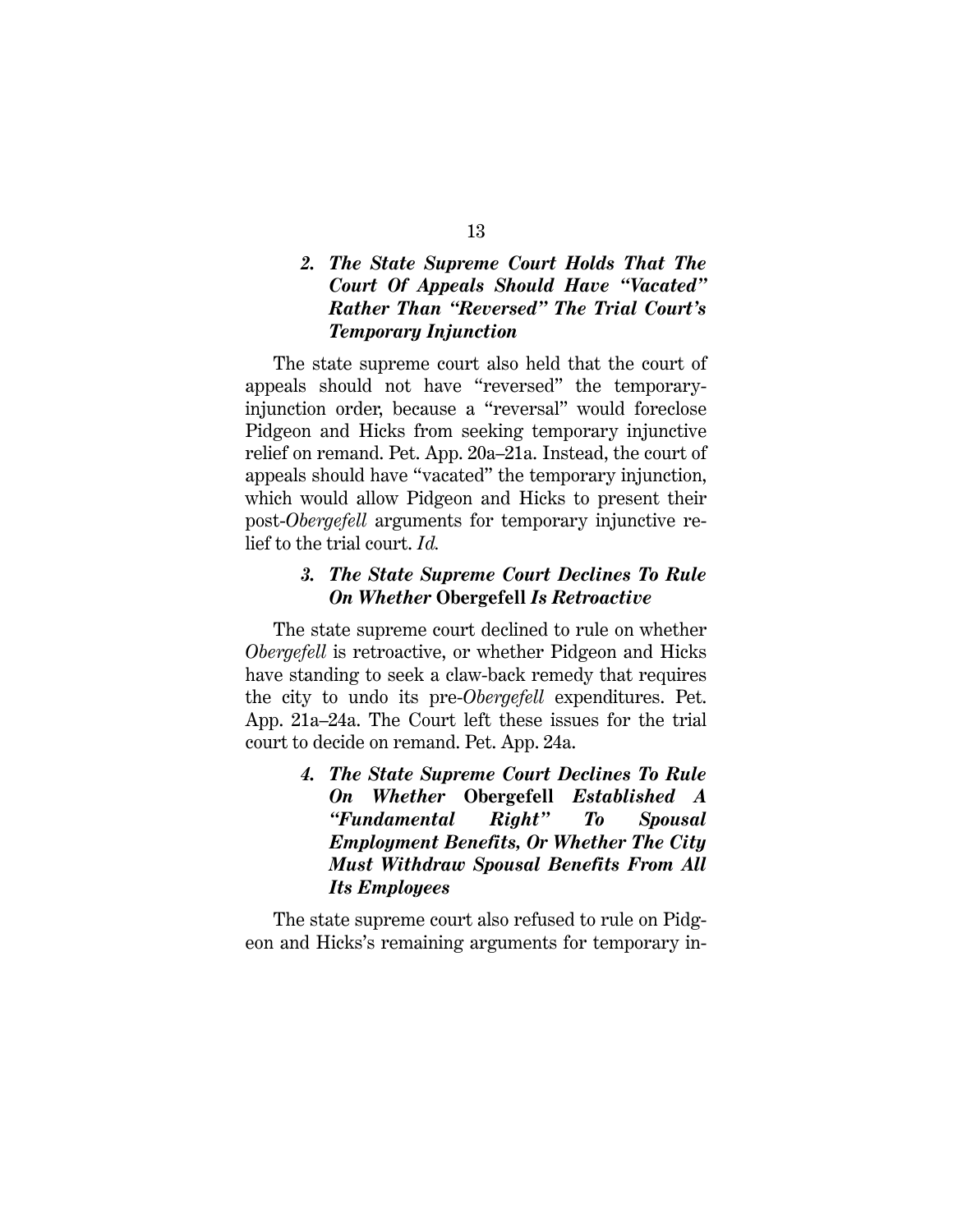junctive relief. Pidgeon and Hicks had argued that there is no *substantive* "fundamental right" to spousal employment benefits, and that a state may withhold spousal benefits from *all* of its employees without violating the Constitution. Pidgeon and Hicks had also argued that a state may withhold spousal benefits from *subsets* of its employees so long as its policy satisfies the appropriate tier of scrutiny under the Equal Protection Clause (*e.g.*, rational-basis review, intermediate scrutiny, or strict scrutiny). But the state supreme court refused to rule on any of this, leaving these issues for the trial court to resolve on remand. Pet. App. 24a–28a.

While declining to rule on these matters, the state supreme court offered two observations about the scope of *Obergefell*'s holding. First, the state supreme court noted that:

*Obergefell* [held] that the Constitution requires states to license and recognize same-sex marriages to the same extent that they license and recognize opposite-sex marriages, *but it did not hold that states must provide the same publicly funded benefits to all married persons* . . . .

Pet. App. 26a–27a (emphasis added). The city claims that this passage "def[ies]" *Obergefell* and *Pavan* by suggesting that the city may single out same-sex couples for disfavored treatment and withhold publicly funded benefits specifically from same-sex couples. *See* Pet. 7. But that is not what the state supreme court said. It observed only that *Obergefell* does not require identical public benefits *for every single married couple*, and it did not indicate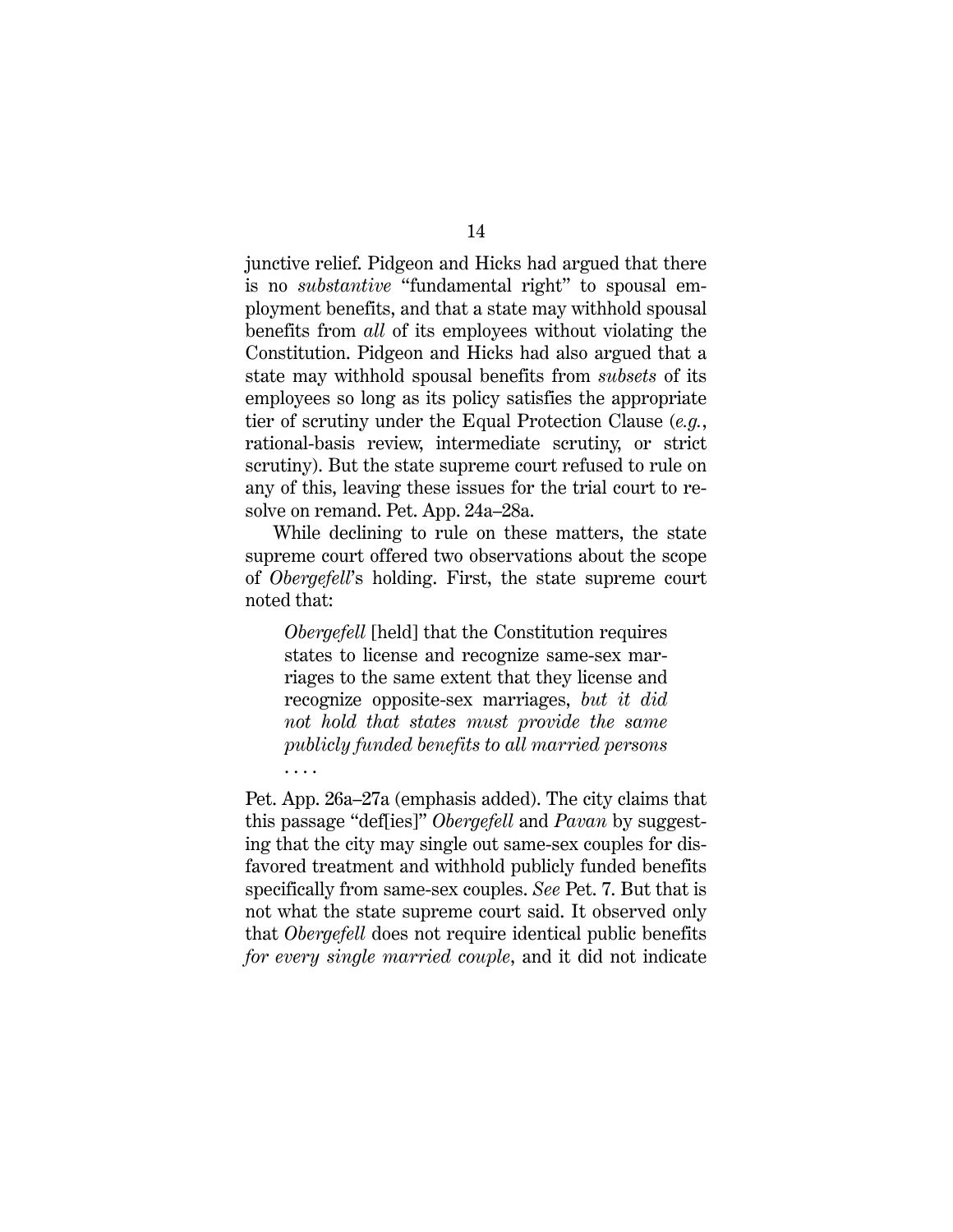*which* distinctions between married couples might remain permissible after *Obergefell*.

The state supreme court's opinion also includes this passage:

We agree with the Mayor that any effort to resolve whether and the extent to which the Constitution requires states or cities to provide tax-funded benefits to same-sex couples without considering *Obergefell* would simply be erroneous. On the other hand, we agree with Pidgeon that *the Supreme Court did not address and resolve that specific issue in* Obergefell.

Pet. App. 25a–26a (emphasis added). The city claims that this passage allows States to *discriminate* against samesex couples by withholding the tax-funded benefits *that opposite-sex couples receive*. Pet. 1, 6, 9. But the state court said only that *Obergefell* did not "address and resolve" the extent to which states *must* provide taxfunded benefits to same-sex couples as a matter of substantive constitutional entitlement; it did not endorse a regime that allows opposite-sex couples to keep the taxfunded benefits that a State withholds from married same-sex couples. *See Obergefell*, 135 S. Ct. at 2601 ("States are in general free to vary the benefits they confer on all married couples.").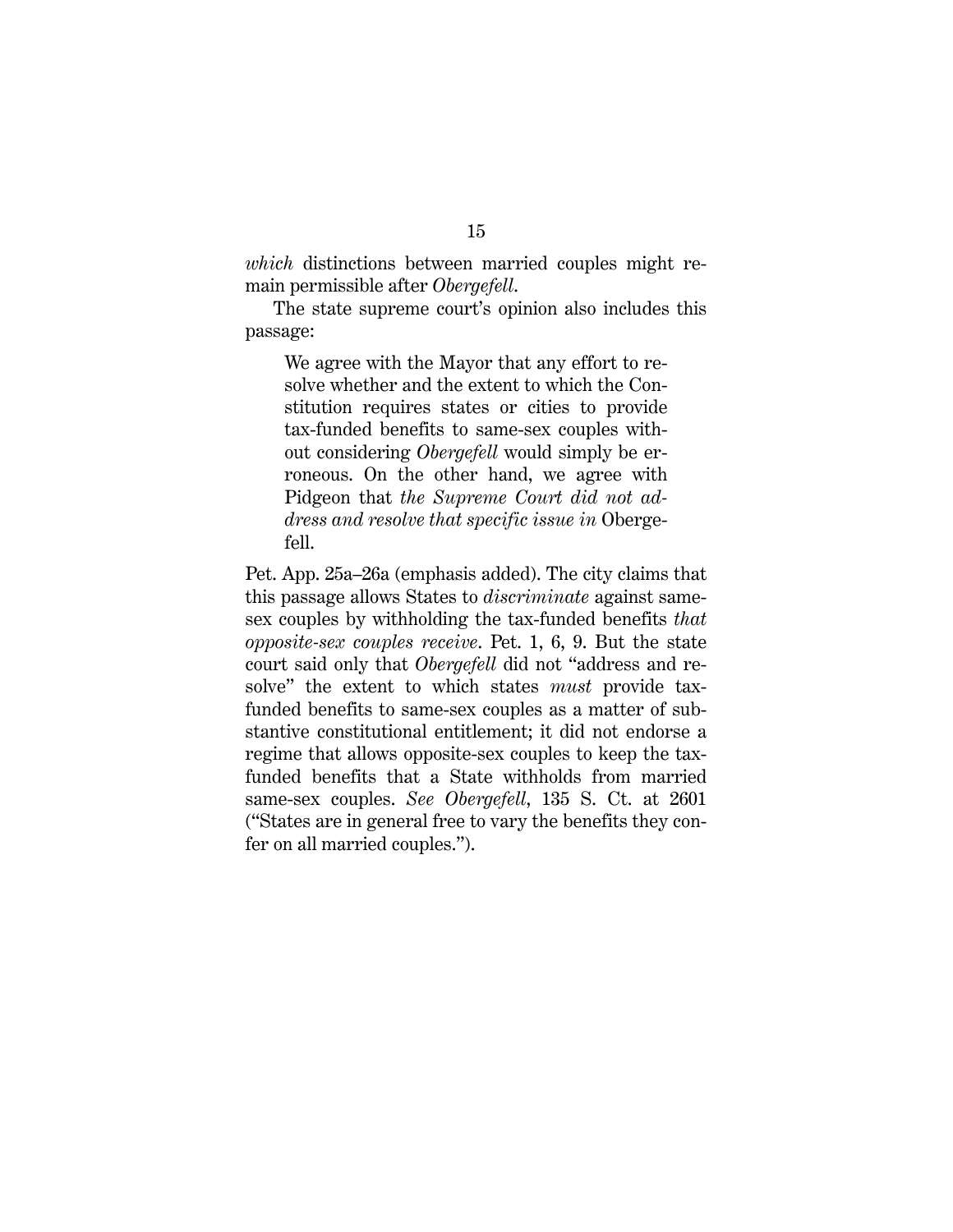#### **ARGUMENT**

## **I. THE COURT LACKS JURISDICTION BECAUSE THE STATE SUPREME COURT HAS NOT ISSUED A "FINAL JUDGMENT OR DECREE"**

28 U.S.C. § 1257 allows this Court to review the "[f]inal judgments or decrees rendered by the highest court of a State." But the city is not seeking review of a "final judgment or decree." It is asking this Court to review an *interlocutory* ruling that does nothing more than allow Pidgeon and Hicks to resubmit their request for a temporary injunction to the trial court. The state supreme court did not enjoin the city's policy. And it did not rule on *any* of the federal constitutional defenses presented by the city, leaving all of that for the trial court to resolve on remand. This is about as far from a "final judgment or decree" as one can imagine.

This Court has held that interlocutory rulings that remand for further proceedings do not qualify as "[f]inal judgments or decrees" under section 1257. *See Jefferson v. City of Tarrant*, 522 U.S. 75, 76 (1997) ("[A] statecourt decision is not final unless and until it has effectively determined the entire litigation."); *O'Dell v. Espinoza*, 456 U.S. 430, 430 (1982) (per curiam) ("Because the Colorado Supreme Court remanded this case for trial, its decision is not final as an effective determination of the litigation." (citations and internal quotation marks omitted)). And although this Court has recognized exceptions to section 1257's rule of finality, *see Cox Broadcasting*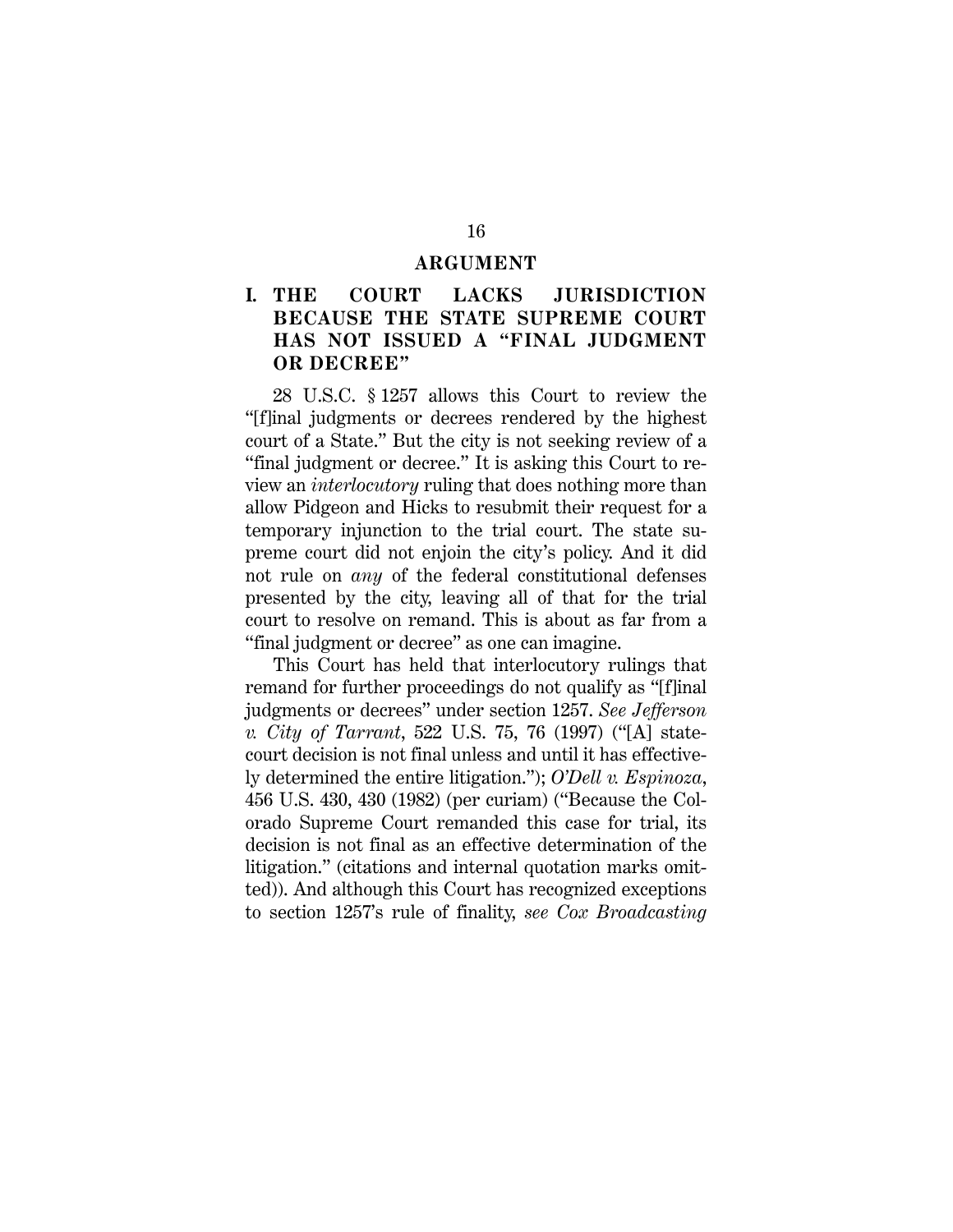*Corp. v. Cohn*, 420 U.S. 469, 476–87 (1975), none of these so-called *Cox* exceptions apply to the city's petition.

### **A. The Petition Does Not Fall Within The First**  *Cox* **Exception**

The first *Cox* exception applies when a state court remands for further proceedings after resolving a federal issue that is "conclusive" or that makes "the outcome of further proceedings preordained":

In the first category are those cases in which there are further proceedings—even entire trials—yet to occur in the state courts but where for one reason or another the federal issue is conclusive or the outcome of further proceedings preordained. In these circumstances, because the case is for all practical purposes concluded, the judgment of the state court on the federal issue is deemed final.

*Id.* at 479. The city's petition cannot fit within this first *Cox* exception for many reasons. First, the outcome on remand is not "preordained." *Id.* The state supreme court explicitly declined to rule on whether, and to what extent, the Fourteenth Amendment requires the States to provide spousal benefits to their employees. Pet. App. 27a. And it made clear that the state trial court could decide this question in *either* direction without contradicting the state supreme court's opinion. *Id.* ("[T]hat does not mean that the Texas DOMAs *are* constitutional or that the City may constitutionally deny benefits to its employees' same-sex spouses. Those are the issues that this case now presents in light of *Obergefell*.").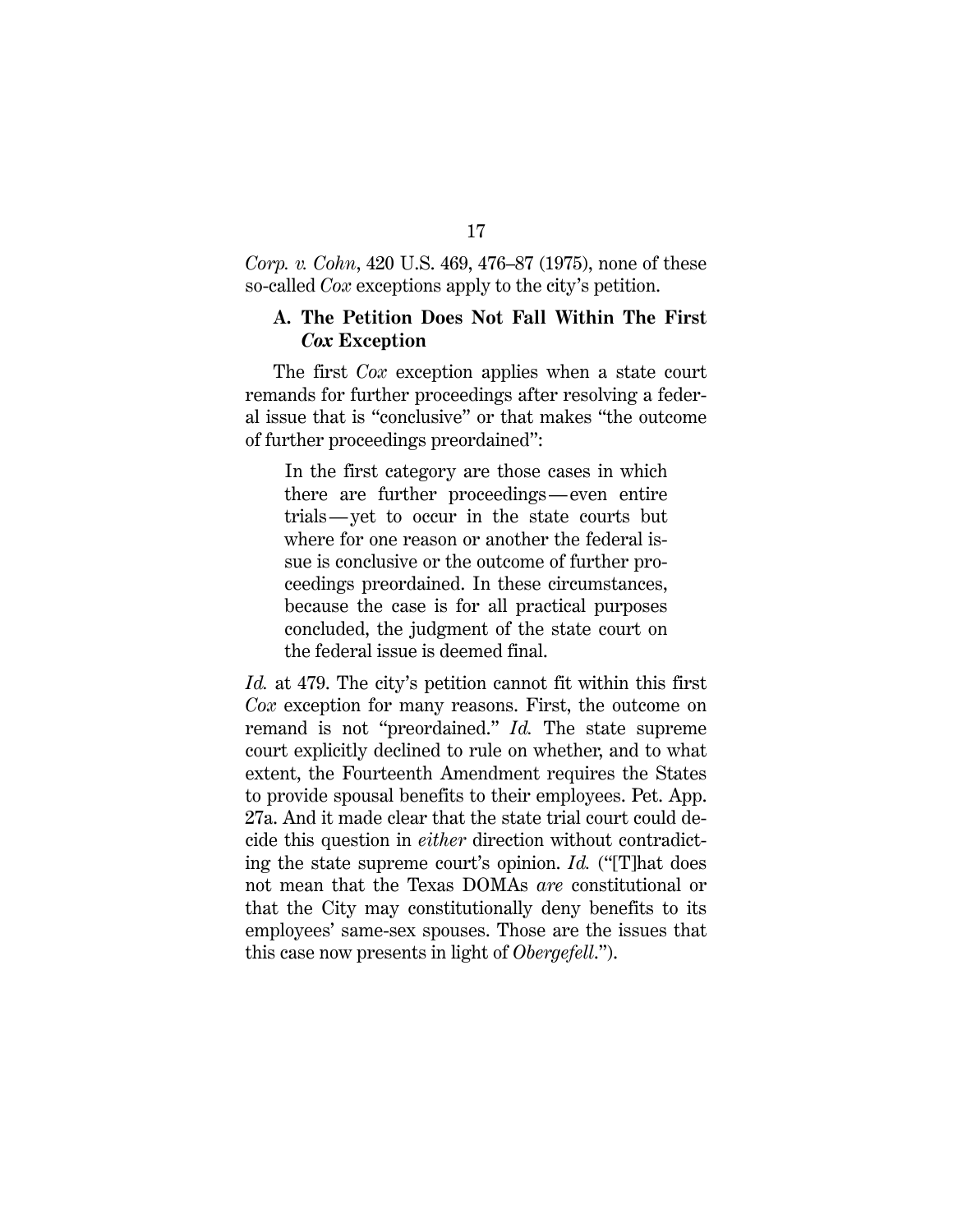Second, this case is not "for all practical purposes concluded." *Cox*, 420 U.S. at 479. The appeal to the state supreme court concerned whether a *temporary injunction* should issue while the parties litigate in the trial court. And the state supreme court did not resolve even this preliminary question; it remanded the temporaryinjunction issue for the trial court to decide. This litigation has not even gotten off the ground; Pidgeon and Hicks are *still* waiting for a ruling on their temporaryinjunction request—among the most preliminary of all pre-trial matters. All that the state supreme court did was to instruct the trial court to take another look at the temporary-injunction question in light of *Obergefell*.

In addition to the temporary injunction, Pidgeon and Hicks are *still* awaiting rulings on: (1) whether they have standing to seek a "claw back" remedy for money already spent in violation of state law; (2) whether *Obergefell* applies retroactively; (3) whether any parts or applications of section 6.204(c)(2) survive *Obergefell*; (4) whether the Fourteenth Amendment establishes a *substantive* constitutional right to spousal employment benefits from state employers; and (5) whether *Obergefell*, when combined with section 6.204(c)(2), requires the city to withdraw spousal benefits from *all* city employees. None of the answers to *any* of these questions are dictated or determined by the state supreme court's opinion. This case is indistinguishable from *Florida v. Thomas*, 532 U.S. 774, 778 (2001), which refused to extend the first *Cox* exception to a state supreme court ruling that had remanded for further factfinding, and in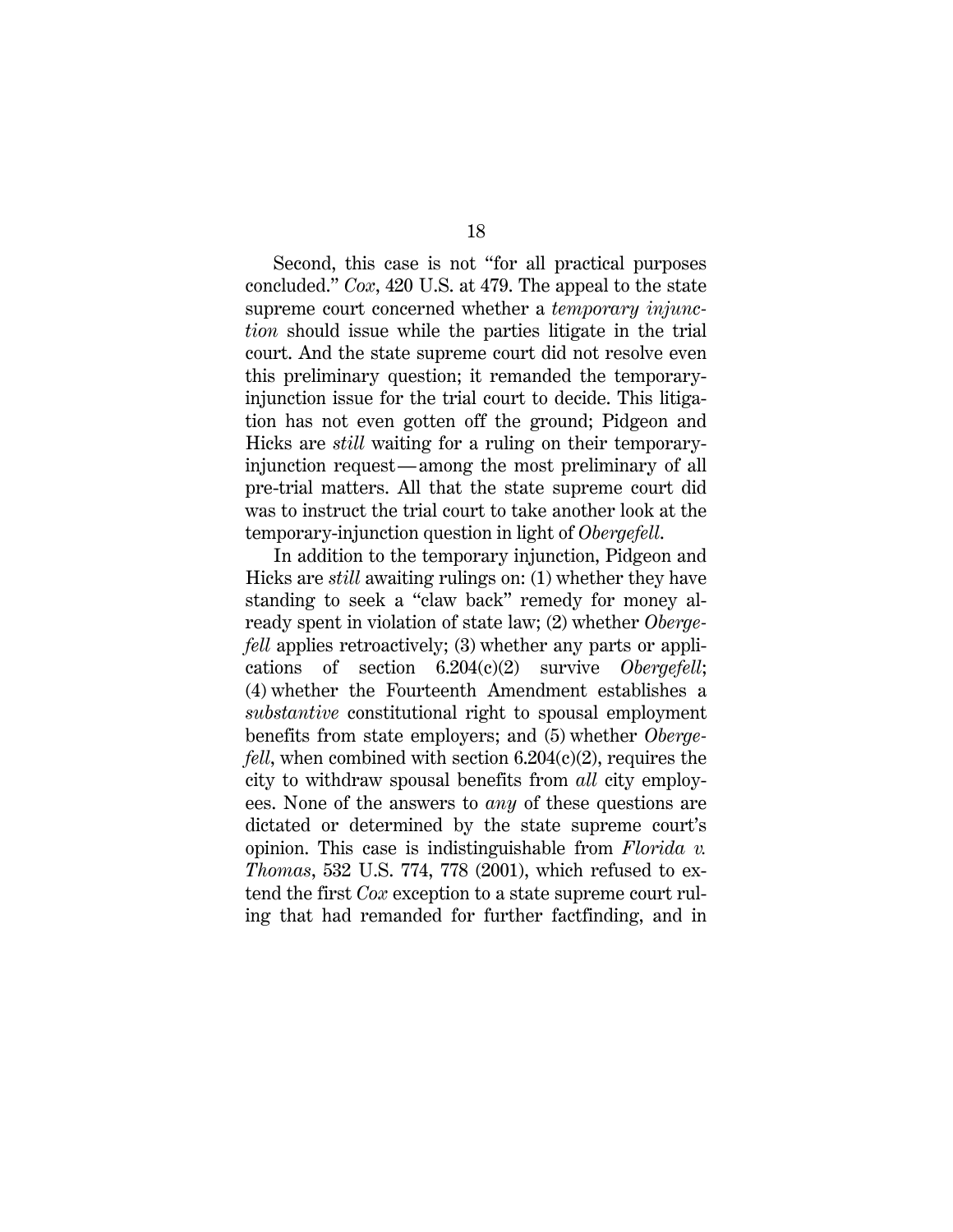which the parties continued to dispute the legal questions that remained open on remand.

### **B. The Petition Does Not Fall Within The Second**  *Cox* **Exception**

The second *Cox* exception applies when the highest court of a state has "finally decided" a federal issue, but that federal issue "will survive and require decision regardless of the outcome of future state-court proceedings." *Cox*, 420 U.S. at 480; *see also id.* at 480–81 (discussing *Radio Station WOW, Inc. v. Johnson*, 326 U.S. 120 (1945)).

This exception is inapplicable because the "federal issue" in this case will not necessarily survive the remand. The federal issue in the city's petition is whether *Obergefell* compels the city to offer same-sex married couples the same spousal employment benefits that opposite-sex couples receive. *See* Pet. i. But this issue will disappear if the state judiciary assumes, for the sake of argument, that *Obergefell* requires identical treatment of same-sex and opposite-sex married couples, yet rules for Pidgeon and Hicks on the ground that section 6.204(c)(2) requires the city to comply with *Obergefell*'s equal-treatment rule by withdrawing spousal employment benefits from *all* city employees.

This exception is also inapplicable because the state supreme court did not "finally decide" any federal-law issues raised by the litigants. It did not resolve whether *Obergefell* defeats the claims brought by Pidgeon and Hicks. It did not resolve whether the city may selectively withhold spousal benefits from employees in same-sex marriages. And it did not even resolve whether *Oberge-*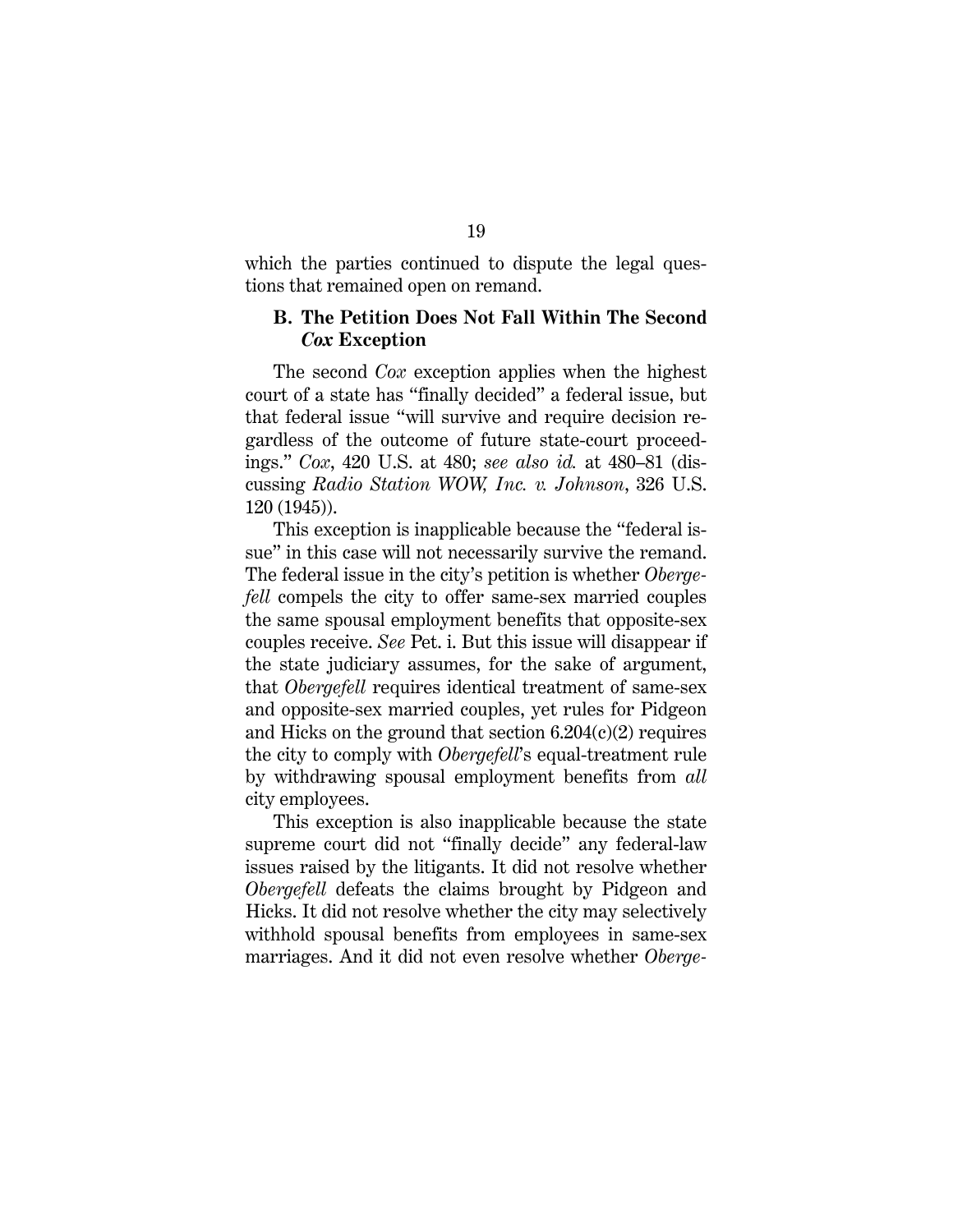*fell* and *Pavan* leave open the possibility of a regime that withholds spousal employment benefits specifically from same-sex couples.

All that the state supreme court offered were the unremarkable (and obvious) observations that: (1) *Obergefell* did not establish a *substantive* constitutional entitlement to spousal employment benefits, Pet App. 26a ("The extent to which the Constitution requires states or cities to provide tax-funded benefits to same-sex couples" is an issue that *Obergefell* "did not address and resolve."); and (2) *Obergefell* does not require that every single married couple receive an identical package of publicly funded benefits, Pet. App. 27a ("*Obergefell* did not hold that states must provide the same publicly funded benefits to all married persons."). The city does not dispute these propositions, and the city remains free to argue on remand that the Fourteenth Amendment compels the city to provide equal spousal employment benefits to same-sex and opposite-sex couples. Pet. App. 27a.

## **C. The Petition Does Not Fall Within The Third**  *Cox* **Exception**

The third *Cox* exception applies when a state court finally decides a federal claim that will be impossible for this Court to review at the conclusion of state-court proceedings—regardless of which side prevails. *See Cox*, 420 U.S. at 481; *Thomas*, 532 U.S. at 779. In *New York v. Quarles,* 467 U.S. 649 (1984), for example, the highest state court had suppressed evidence in a pre-trial hearing after concluding that the police had violated *Miranda*. This Court allowed the State to seek review under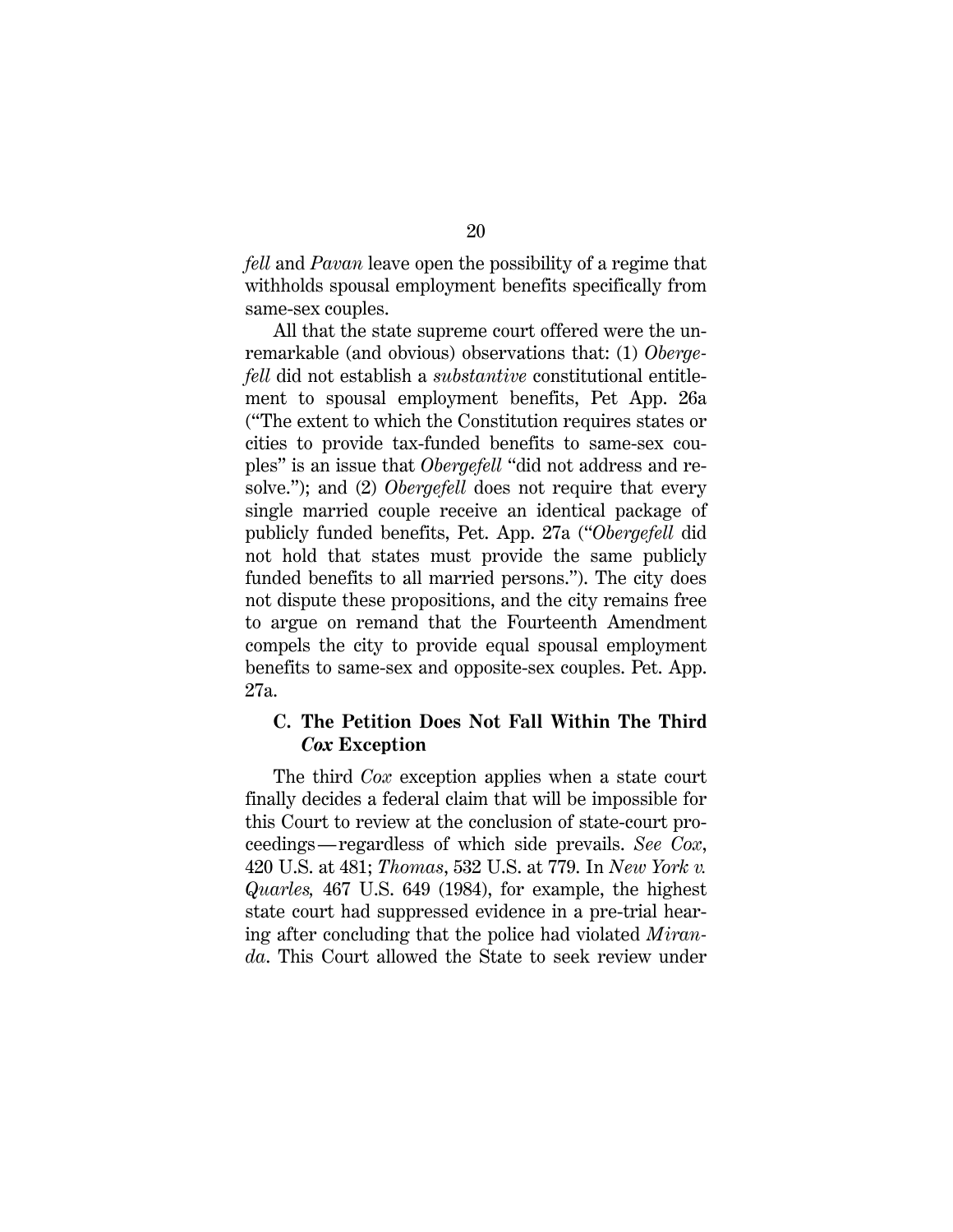section 1257 because the issue would become impossible to review after trial. If the State were to secure a conviction, then its claim that the court had wrongfully suppressed evidence would become moot. And if the defendant were to be acquitted, then the double-jeopardy clause would forbid an appeal by the State. *See id.* at 651.

In this case, it remains possible for the Court to review the federal issue when the state proceedings conclude. If the state judiciary rules that *Obergefell* or the Fourteenth Amendment requires the city to maintain its existing policy, then Pidgeon and Hicks can seek review of that "final judgment or decree" under section 1257. And if the state judiciary concludes that *Obergefell* and the Fourteenth Amendment are no defense to Pidgeon and Hicks's claims, then the city can seek review of that final decision in this Court. This case is nothing like *Quarles* or any case in the third *Cox* category.

### **D. The Petition Does Not Fall Within The Fourth**  *Cox* **Exception**

The fourth and final *Cox* exception extends to situations in which:

(1) a state court has "finally decided" a federal issue and remanded for further proceedings;

(2) the party seeking review in this Court "might prevail on the merits on nonfederal grounds, thus rendering unnecessary review of the federal issue by this Court";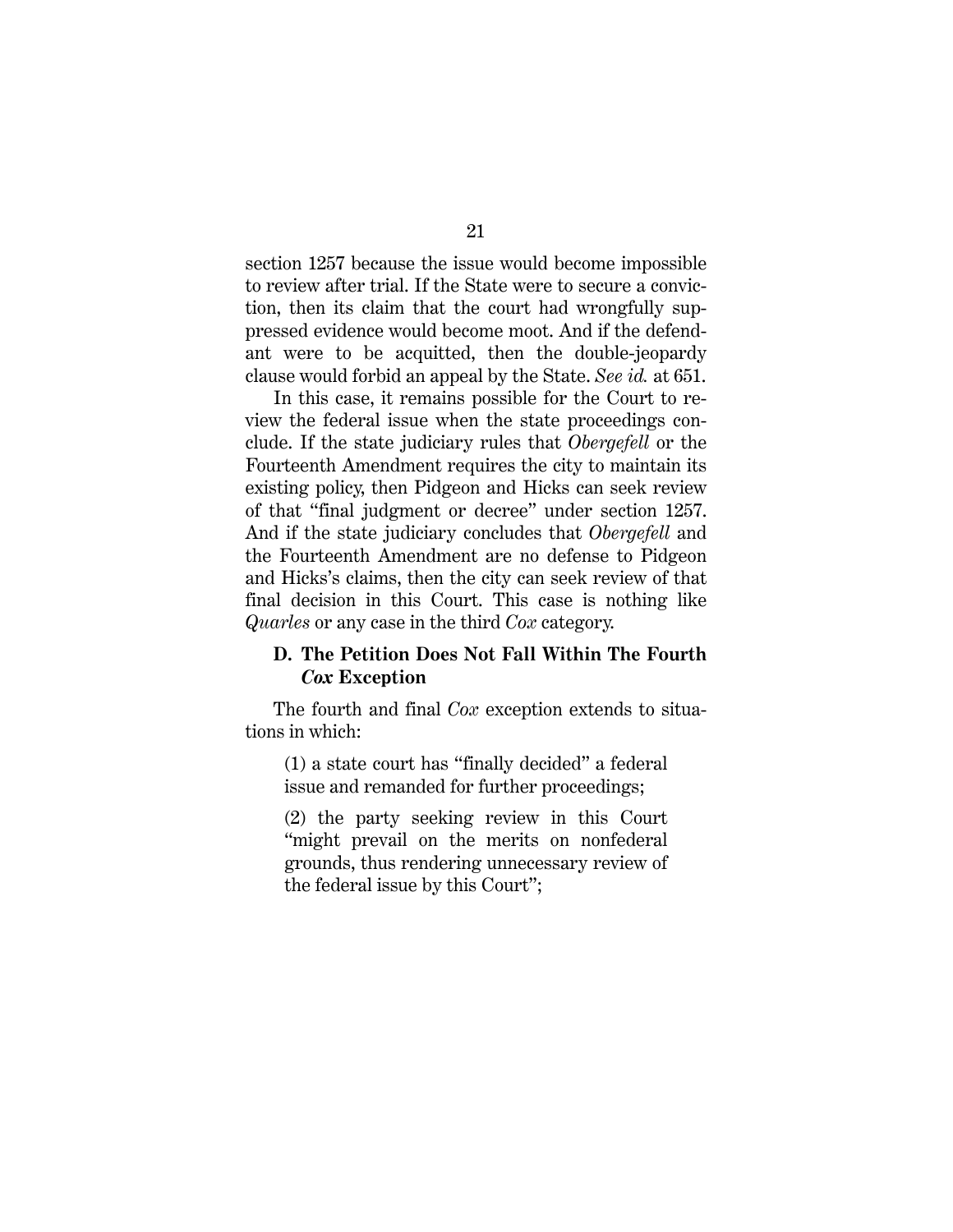(3) reversing the state court on the federal issue would resolve the entire case and preclude further litigation; and

(4) a refusal to immediately review the statecourt decision "might seriously erode federal policy."

*Cox*, 420 U.S. at 482–83; *see also Nike, Inc. v. Kasky*, 539 U.S. 654, 658–59 (2003) (Stevens, J., concurring). The city's petition fails to meet the second and third requirements of this four-part test.

There is no conceivable "nonfederal ground[]" on which the city might "prevail on the merits." The city has contested Pidgeon and Hicks's standing to seek retrospective claw-back relief, Pet. App. 22a–23a, but the city would not prevail "on the merits" if the state courts accepted that argument, and these standing objections would not affect Pidgeon and Hicks's ability to seek prospective relief.

In addition, a reversal from this Court on the "federal issue" would *not* terminate the case. If this Court grants certiorari and holds that *Obergefell* forbids the city to differentiate in any way between same-sex and opposite-sex married couples, then Pidgeon and Hicks can *still* seek an injunction on remand that requires the city to comply with section  $6.204(c)(2)$  by withholding spousal employment benefits from *everyone*. This remedy would comply with *Obergefell* by treating same-sex and opposite-sex couples equally, and it would enforce section  $6.204(c)(2)$  by withholding "benefits" asserted as a result of a same-sex marriage. The city's *Obergefell* defense cannot dispose of Pidgeon and Hicks's lawsuit; it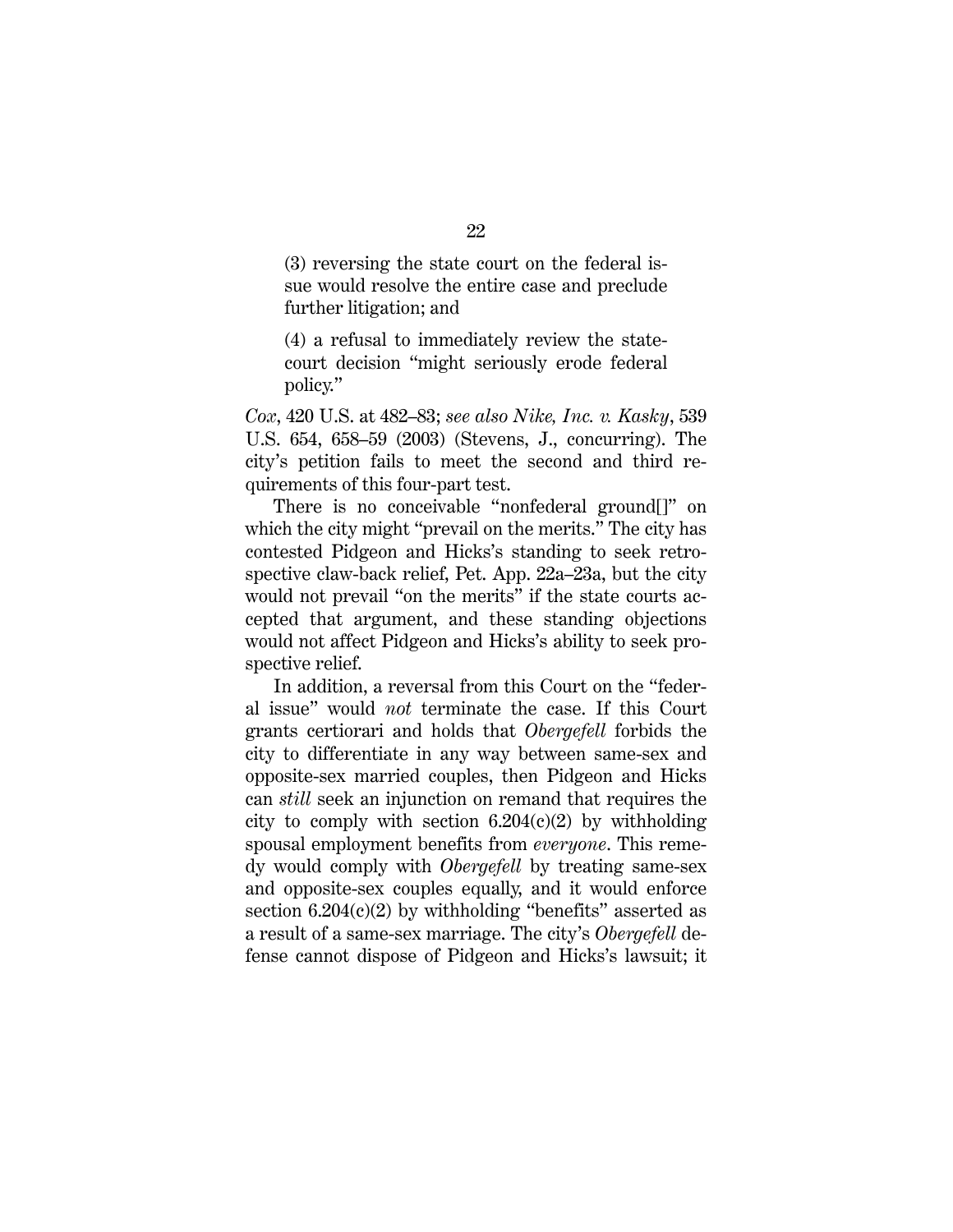affects only whether the state judiciary should enjoin *only* the provision of spousal employment benefits to samesex couples, or whether it should go further and enjoin the provision of spousal employment benefits to anyone.

The city's petition is even weaker than the petition in *Nike, Inc. v. Kasky*, 539 U.S. 654 (2003). The *Nike* litigation arose after Nike had issued statements defending the labor conditions at its overseas factories. A California resident alleged that these statements were false and misleading, and he sued Nike under California's unfaircompetition and false-advertising laws. *Id.* at 656 (Stevens, J., concurring). Nike argued that its statements were protected by the First Amendment and could not become grounds for a private lawsuit. The state trial court agreed with Nike and dismissed the case, but the California Supreme Court reversed and remanded for trial. *Id.* at 656–57. Then Nike asked this Court to grant certiorari and hold that its statements were protected by the First Amendment.

The Court granted certiorari but later dismissed the writ as improvidently granted. In a concurring opinion, Justice Stevens explained that Nike could not satisfy the finality requirement of section 1257—even though Nike had asked this Court for a broad First Amendment holding that would preclude *all* further litigation. *Id.* at 659– 60. Justice Stevens acknowledged that the Court *could* reverse the California Supreme Court in the manner proposed by Nike, and that a reversal along those lines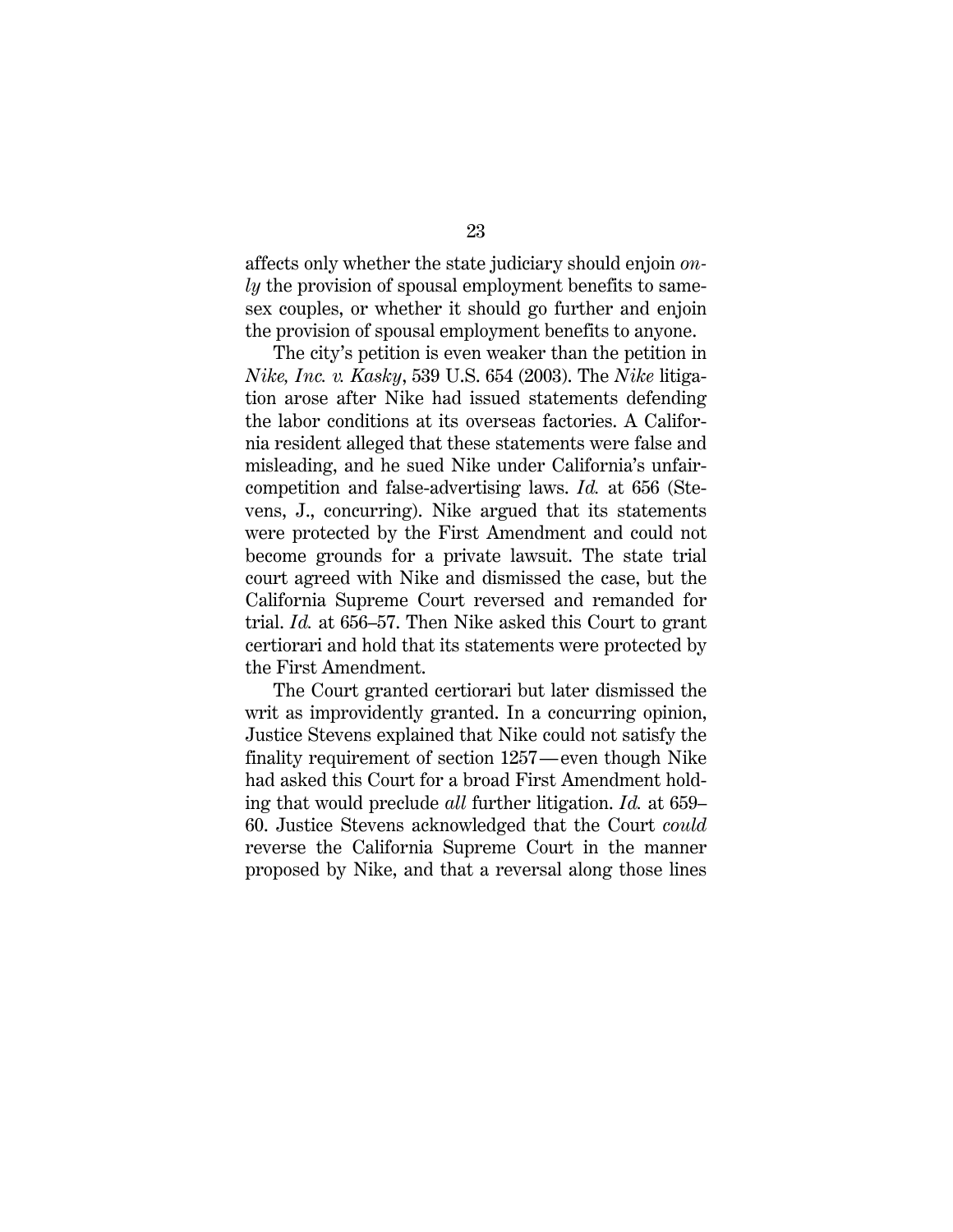would end the case. <sup>1</sup> But Justice Stevens also noted that the Court could reverse the California Supreme Court on narrower grounds that would allow the litigation to continue. *Id.* at 660. The Court, for example, might hold that Nike's statements were protected only if made without "actual malice"—a holding that would require the state trial court to determine on remand whether the "actual malice" standard is met. *Id*. Because it remained *possible* to reverse the California Supreme Court in a manner that did not foreclose further litigation, Justice Stevens concluded that Nike could not fall within the fourth *Cox* exception.

The city is in a worse position than Nike because it is impossible for *any* reversal requested by the city to preclude further litigation in the state courts. Even if this Court gives the city everything it asks for—and holds that *Obergefell* requires the same spousal employment benefits for same-sex and opposite-sex couples— Pidgeon and Hicks can *still* litigate their claim that *Obergefell* is not retroactive and cannot immunize the city's pre-*Obergefell* defiance of state law. Pet. App. 21a– 24a. The city has not sought certiorari on the retroactivity question and it is outside the scope of the question presented. *See* Sup. Ct. Rule 14.1(a) ("Only the questions set out in the petition, or fairly included therein, will be considered by the Court"). Pidgeon and Hicks would also

 <sup>1.</sup> *Id.* at 659–60 (Stevens, J., concurring) ("Theoretically, Nike is correct that we could hold that *all* of Nike's allegedly false statements are absolutely privileged thereby precluding any further proceedings or amendments that might overcome Nike's First Amendment defense.").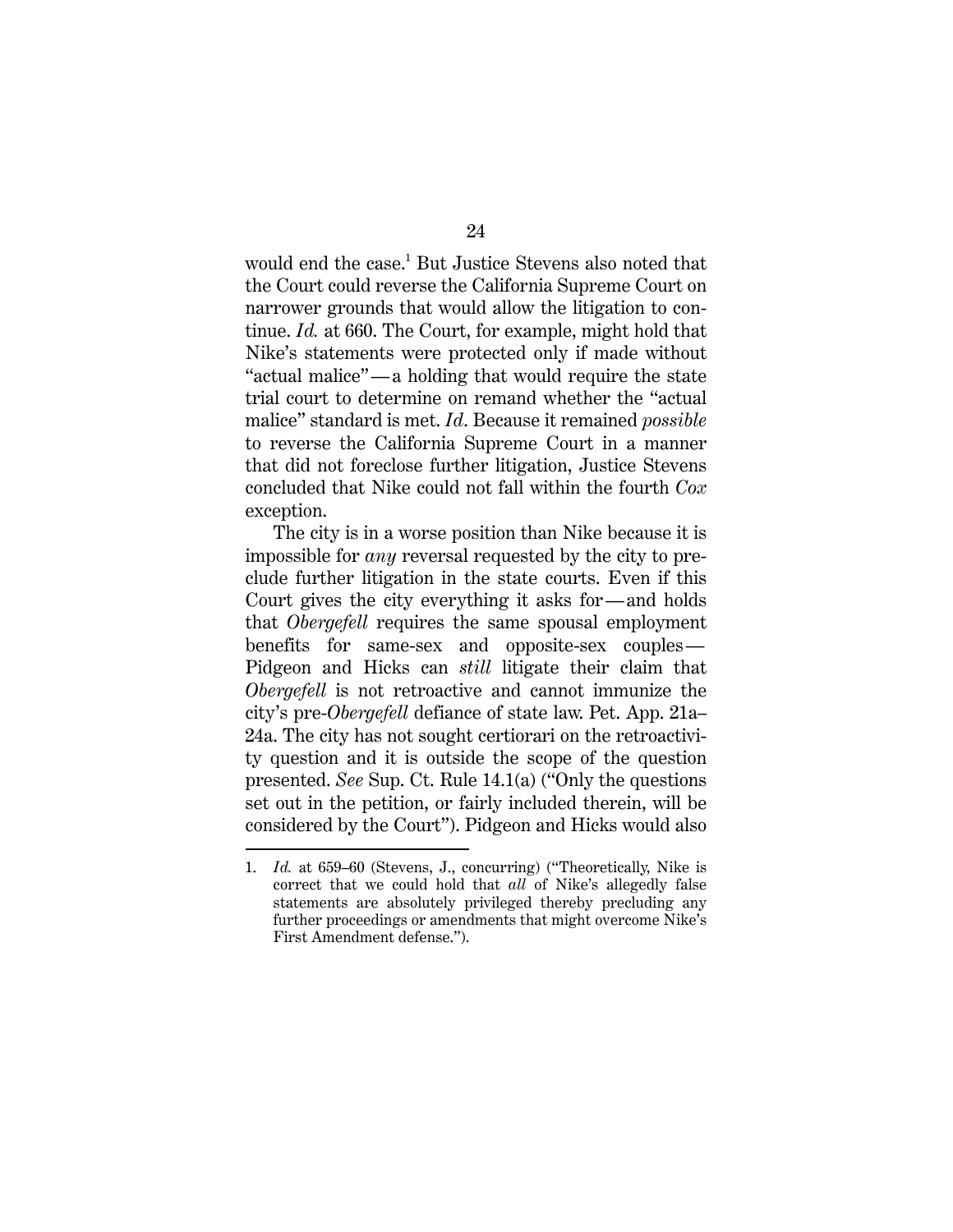be able to seek an injunction on remand that requires the city to withdraw spousal benefits from *all* its employees.

We want to be careful not to overstate our reliance on *Nike*. Justice Stevens's concurrence is not an opinion of this Court, and there was a separate jurisdictional problem in *Nike* that may have contributed to the Court's "DIG." *See* 539 U.S. at 661–63 (Stevens, J., concurring). But the city cannot fit within the fourth *Cox* exception unless this Court repudiates Justice Stevens's wellreasoned concurrence in *Nike*, and the jurisdictional problems that Justice Stevens flagged in *Nike* persuaded at least five members of this Court to take the extraordinary step of dismissing a writ of certiorari after merits briefing and oral argument. It is hard to imagine how a Court that dismissed a writ of certiorari in response to the situation in *Nike* could turn around and grant certiorari in this case. \* \* \*

The city's petition does not even attempt to explain how the decision below could qualify as a "final judgment or decree" under 28 U.S.C. § 1257, although it does gesture toward the lack-of-finality issue in its statement of jurisdiction. *See* Pet. 2 ("This Court has jurisdiction under 28 U.S.C. 1257(a) and *Cox Broadcasting Corp.* v. *Cohn*, 420 U.S. 469, 477–83 (1975)."). It is hard to comprehend how the city could think that a bald assertion of jurisdiction, combined with an unexplained citation of *Cox*, would be enough to show that this obviously interlocutory ruling qualifies as a "*final* judgment or decree" under section 1257. The city's petition does not even tell us which of the four *Cox* exceptions it is relying upon; the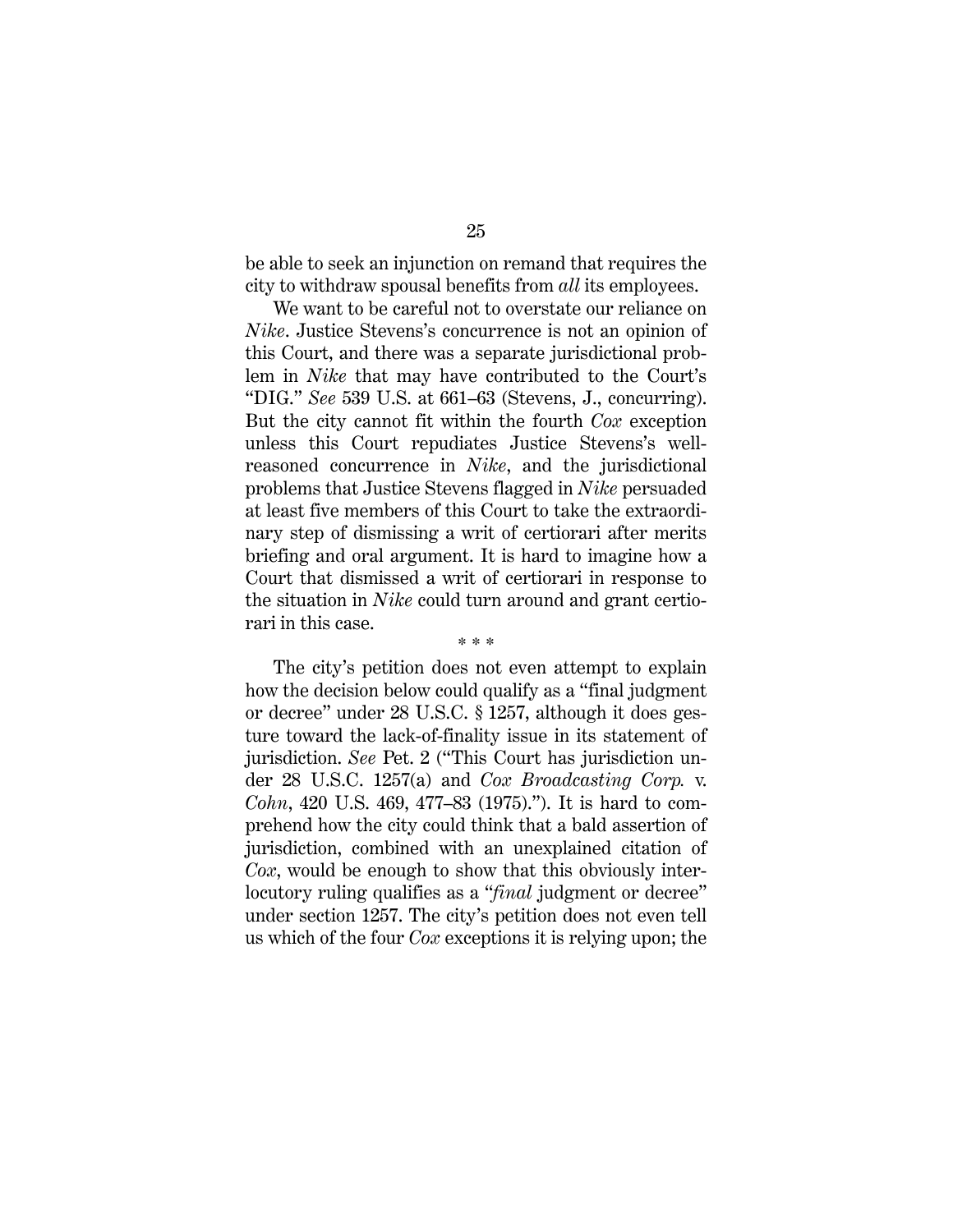pincite it provides encompasses all four exceptions discussed in that opinion.

As the petitioner, the city bears the burden of showing this Court that its jurisdiction is secure, and it must candidly and thoroughly discuss arguments that might be raised to challenge this Court's jurisdiction under section 1257. As the leading treatise on Supreme Court practice explains:

In cases where finality of the state court judgment presents a serious jurisdictional problem, the matter should be presented as a Question Presented and then candidly discussed in the petition for certiorari, as well as in the opposition brief. Indeed, since finality of a state court judgment is of jurisdictional dimensions, both the petitioner and the respondent are obliged by the Supreme Court Rules to discuss such a finality problem.

S. Shapiro, et al., *Supreme Court Practice* 156 (10th ed. 2013). Even if one could somehow find a way to characterize the decision below as "final" under section 1257, the finality issue was serious enough to merit its own questioned presented, and it deserved far more than the wave of the hand it received in the city's petition.

If the Court decides to grant certiorari notwithstanding this jurisdictional obstacle, then we respectfully ask the Court to add the finality issue to the questions presented. We would also ask this Court to consider whether any of the so-called *Cox* exceptions should be reconsid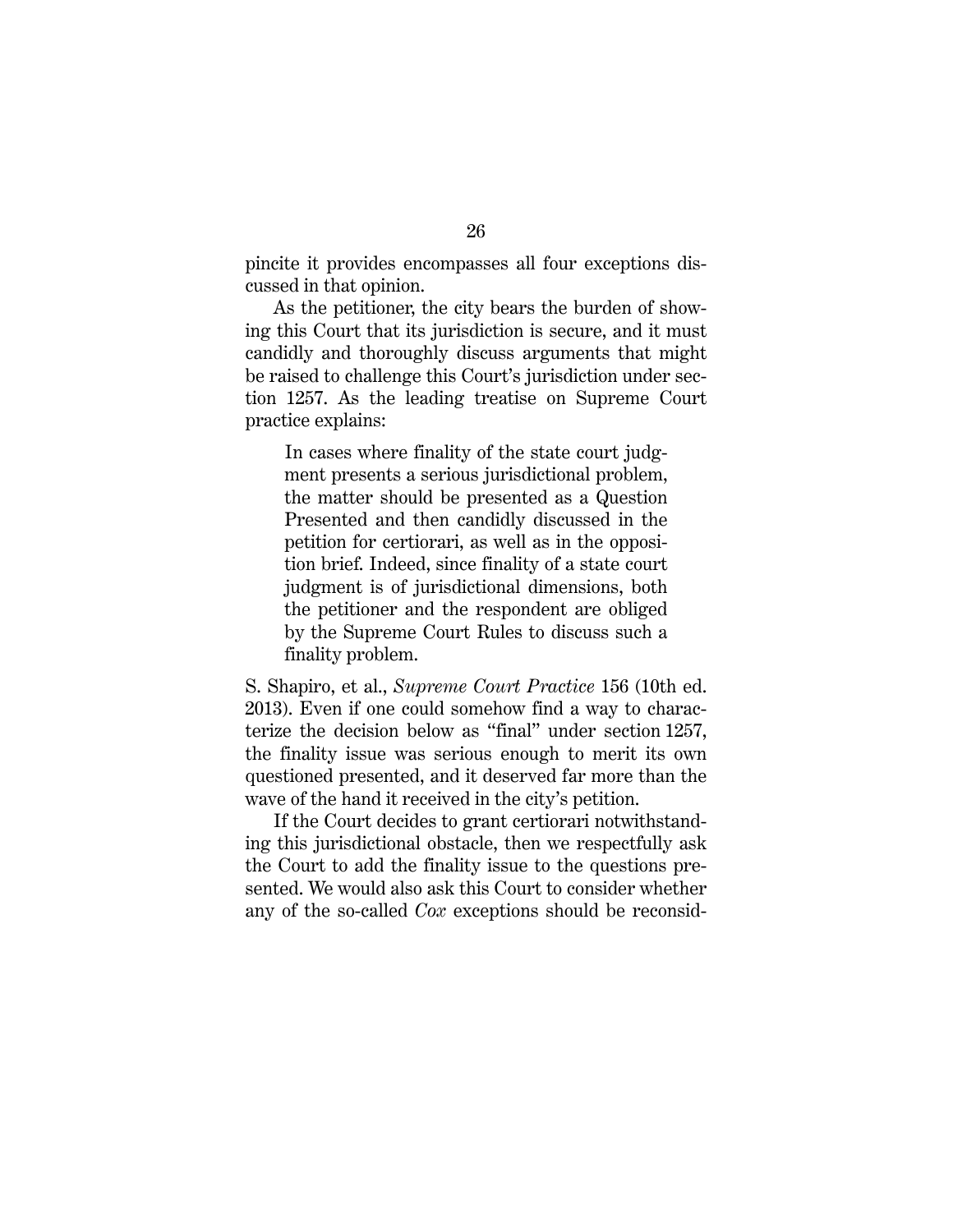ered or narrowed as inconsistent with the language of section  $1257<sup>2</sup>$ . The rulings that have established "exceptions" to the statutory finality requirement make little effort to derive their holdings from the text of section 1257, and some of them justify their decisions simply by asserting that allowing immediate review would produce normatively desirable consequences. *See Mills v. Alabama*, 384 U.S. 214, 217–18 (1966) (reviewing a statecourt decision that remanded a case for trial because waiting for finality would produce "an inexcusable delay of the benefits Congress intended to grant by providing for appeal to this Court" and would "result in a completely unnecessary waste of time and energy"); *Cox*, 420 U.S. at 481 (observing that this Court will review nonfinal decisions of state courts if "later review of the federal issue cannot be had"). Some of the cases even appear to admit that the Court is departing from the statutory command of section 1257. *See Radio Station WOW*, 326 U.S. at 124 ("Considerations of English usage . . . would readily justify an interpretation of 'final judgment' so as to preclude reviewability here where anything further remains to be determined by a State court  $\dots$ "). The recent decisions of this Court have shown more solicitude toward the text of jurisdictional statutes. *See, e.g.*, *Exxon Mobil Corp. v. Allapattah Services, Inc.*, 545 U.S. 546 (2005). If certiorari is granted, Pidgeon and Hicks intend to contest not only this Court's jurisdiction under existing finality doctrine, but also the propriety of

 <sup>2.</sup> We have not filed a conditional cross-petition on these questions because we are not seeking a change in the judgment below.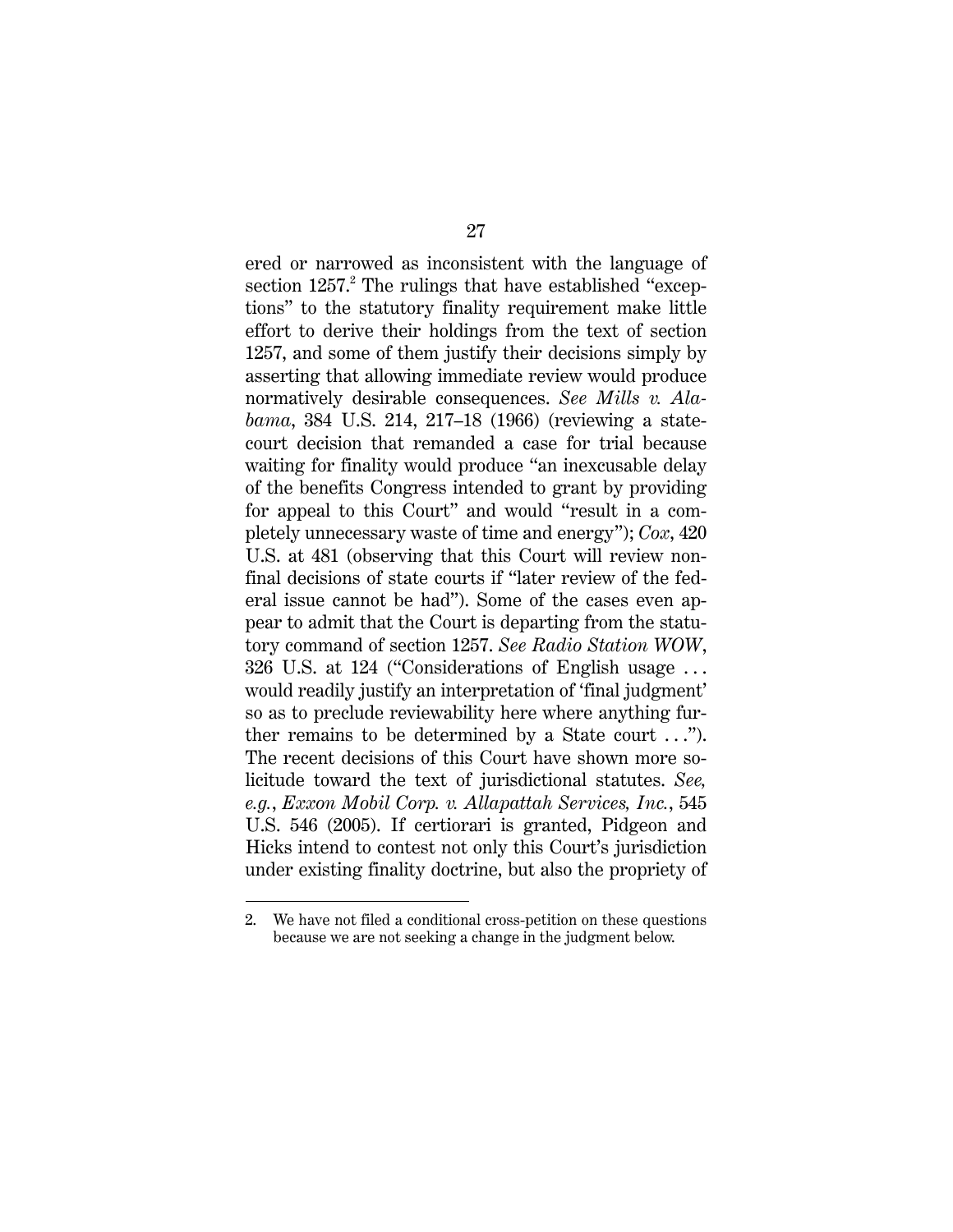previous decisions that have reviewed interlocutory state-court rulings.

## **II. THERE ARE GRAVE QUESTIONS ABOUT WHETHER THE COURT MAY ASSERT JURISDICTION OVER THIS TAXPAYER LAWSUIT**

Pidgeon and Hicks sued as taxpayers. Pet App. 8a. The law of Texas gives taxpayers standing to challenge unlawful government expenditures in state court, but Article III is far less generous toward lawsuits of this sort. *Compare Bland Indep. Sch. Dist.*, 34 S.W.3d at 556, *with Frothingham v. Mellon*, 262 U.S. 447, 486–89 (1923). That means that this Court lacks jurisdiction unless the city shows that Pidgeon and Hicks would have Article III standing to sue in federal court, or unless the city can show that it has suffered "direct injury" from the state supreme court's judgment. *See ASARCO*, 490 U.S. at 612–24. It is doubtful that the city can make either showing.

The rules on municipal taxpayer standing are far from clear and this Court has issued few pronouncements on the question. When this Court disapproved federal taxpayer standing in *Frothingham*, it stated in dictum that taxpayers would have more latitude to challenge a municipality's unlawful expenditures:

[R]esident taxpayers may sue to enjoin an illegal use of the moneys of a municipal corporation. The interest of a taxpayer of a municipality in the application of its moneys is direct and immediate and the remedy by injunction to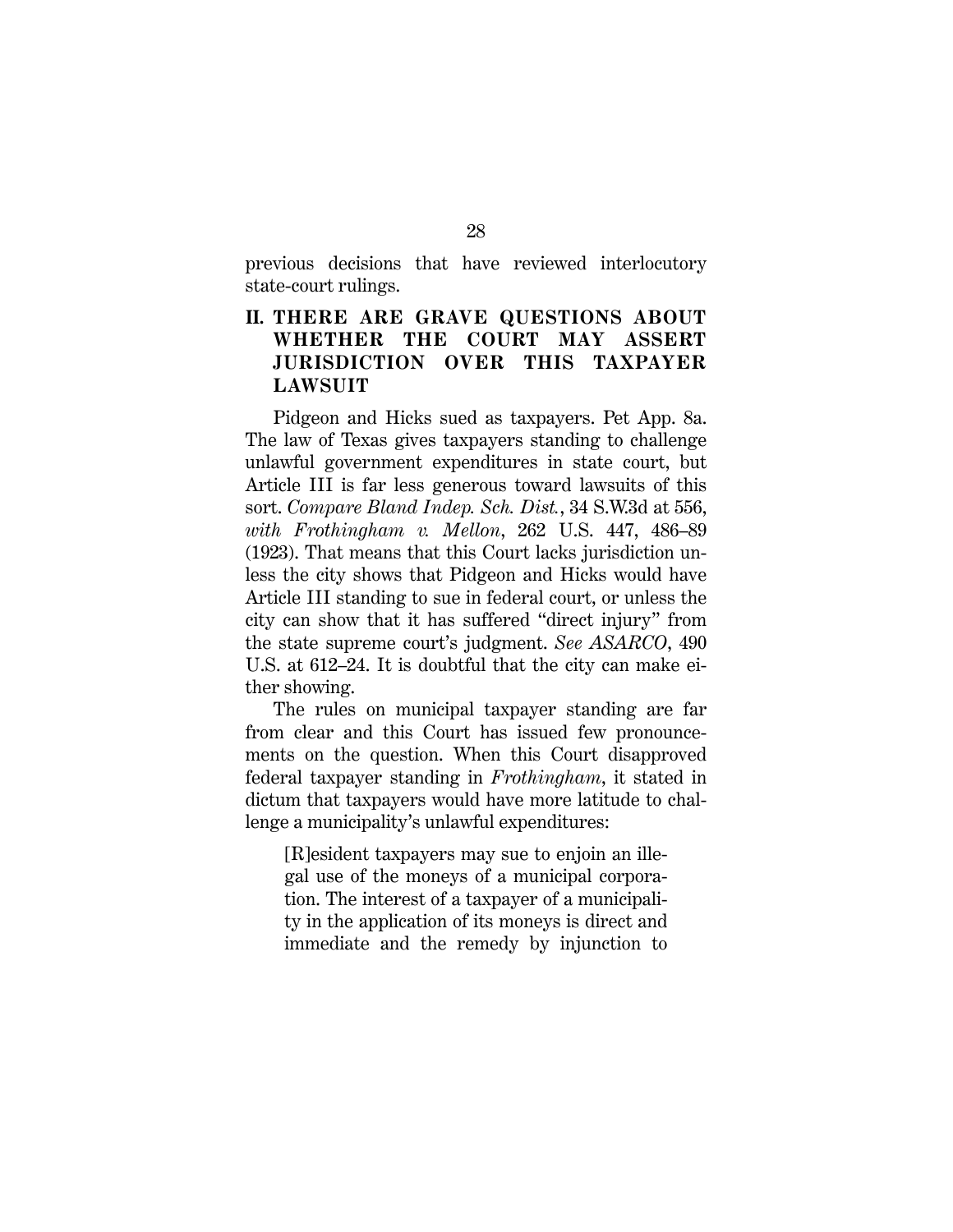prevent their misuse is not inappropriate. . . . The reasons which support the extension of the equitable remedy to a single taxpayer in such cases are based upon the peculiar relation of the corporate taxpayer to the corporation, which is not without some resemblance to that subsisting between stockholder and private corporation.

262 U.S. at 486–87. But in *ASARCO*, four members of this Court downplayed the significance of this passage, claiming that it means only that the prohibition on federal taxpayer standing "*may not hold* for municipal taxpayers, *if* it has been shown that the 'peculiar relation of the corporate taxpayer to the [municipal] corporation' makes the taxpayer's interest in the application of municipal revenues 'direct and immediate.'" *ASARCO*, 490 U.S. at 613 (opinion of Kennedy, J.) (emphases added); *see also D.C. Common Cause v. District of Columbia*, 858 F.2d 1, 11 (D.C. Cir. 1988) (Williams, J., concurring) (arguing that municipal taxpayer standing is "inconsistent with current principles of constitutional standing."). Pidgeon and Hicks have not attempted to show a "direct and immediate" interest in the city's expenditures because Texas law does not require them to do so. *See Bland Indep. Sch. Dist.*, 34 S.W.3d at 556.

Lower federal courts have also held that Article III requires municipal taxpayers to demonstrate more than a mere unlawful expenditure of public funds. In the Second and D.C. Circuits, a municipal taxpayer must show that the challenged activity "involves a measurable appropriation or loss of revenue." *Altman v. Bedford Cent.*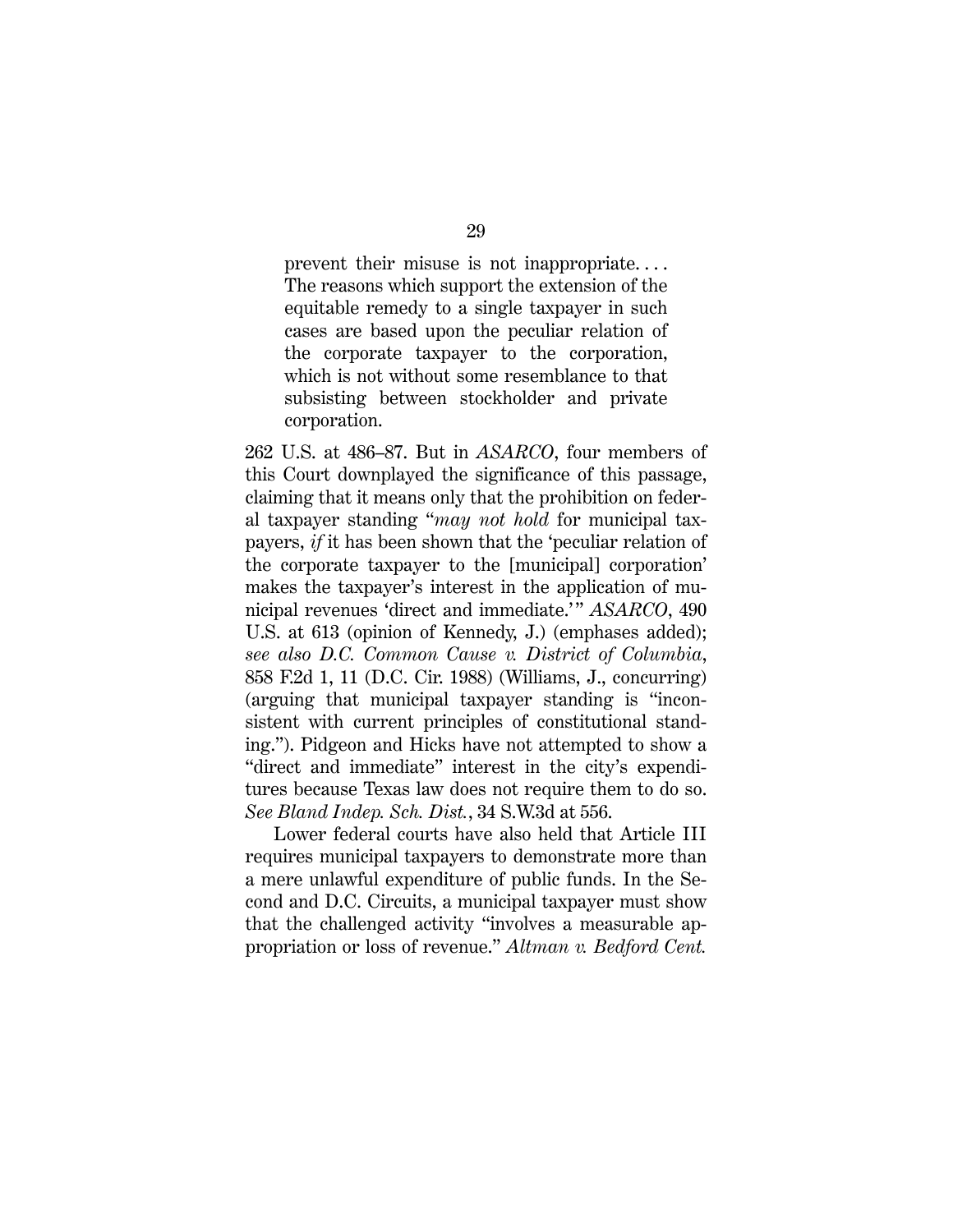*School Dist.*, 245 F.3d 49, 73 (2d Cir. 2001); *see also United States v. City of New York*, 972 F.2d 464, 466 (2d Cir. 1992) ("[U]nder *Frothingham* we presume a municipal taxpayer's relationship to the municipality is 'direct and immediate' such that the taxpayer suffers concrete injury whenever the challenged activity involves a measurable appropriation or loss of revenue" (citation and internal quotation marks omitted)); *D.C. Common Cause v. District of Columbia*, 858 F.2d 1, 5 (D.C. Cir. 1988) ("When a municipal taxpayer can establish that the challenged activity involves a measurable appropriation or loss of revenue, the injury requirement is satisfied."). Once again, Pidgeon and Hicks have not made this showing because it is not required by state law. The city is the one invoking the jurisdiction of the federal courts, so it is the city's task to show how Pidgeon and Hicks have a "direct and immediate interest" in the city's allegedly unlawful expenditures. Its petition makes no effort to do so.

As for the *ASARCO* question: The city has not suffered "direct injury" from the state supreme court's judgment because the court did not enjoin the city's policy or reject the city's constitutional defenses. The petitioners in *ASARCO*, by contrast, had challenged a state supreme court ruling that declared a statute "unconstitutional and invalid" and produced "a declaratory judgment adverse to petitioners" which immediately threatened the validity of their mineral leasehold interests. *See ASARCO*, 490 U.S. at 610, 618. Unlike the petitioners in *ASARCO*, the city has not been placed under a "defined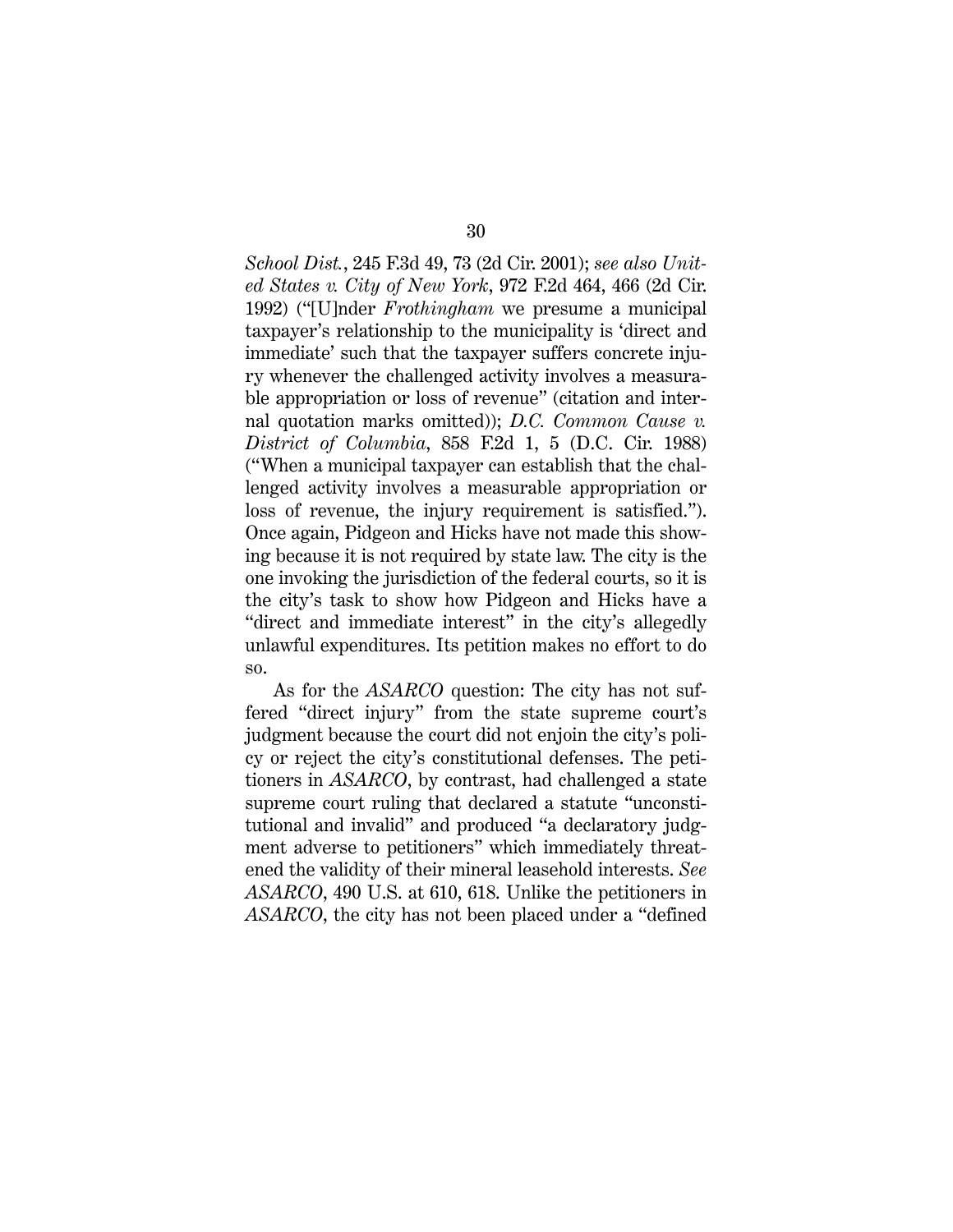and specific legal obligation" by the state court's ruling. *Id.* at 618.

This Court cannot decide the question presented unless it resolves this difficult jurisdictional question—and the city has not even offered a theory for Article III standing under *ASARCO* or the taxpayer-standing doctrine. This is a major vehicle problem, and Pidgeon and Hicks will vigorously contest Article III standing if certiorari is granted.

## **III.THE CITY DOES NOT APPEAR TO CHALLENGE THE STATE SUPREME COURT'S JUDGMENT**

Perhaps the most bizarre aspect of the city's petition is that it never explains how the state supreme court's *judgment* reversing the court of appeals' decision was in error. And it does not appear to us that any constitutional attack on the state supreme court's *judgment* can be made. Instead, the city complains about two passages that appear in the state supreme court's *opinion*. Pet. 6 (attacking the statements that *Obergefell* "did not hold that states must provide the same publicly funded benefits to all married persons," and "did not address and resolve" the "specific issue" of "whether and the extent to which the Constitution requires states or cities to provide tax-funded benefits to same-sex couples." (quoting Pet. App. 26a–27a)). But this Court has no authority to make line edits to a state court's opinion, and this Court lacks jurisdiction to correct errors that do not alter the *judgment* that the state court rendered. *See Herb,* 324 U.S. at 126 ("[O]ur power is to correct wrong judgments, not to revise opinions. We are not permitted to render an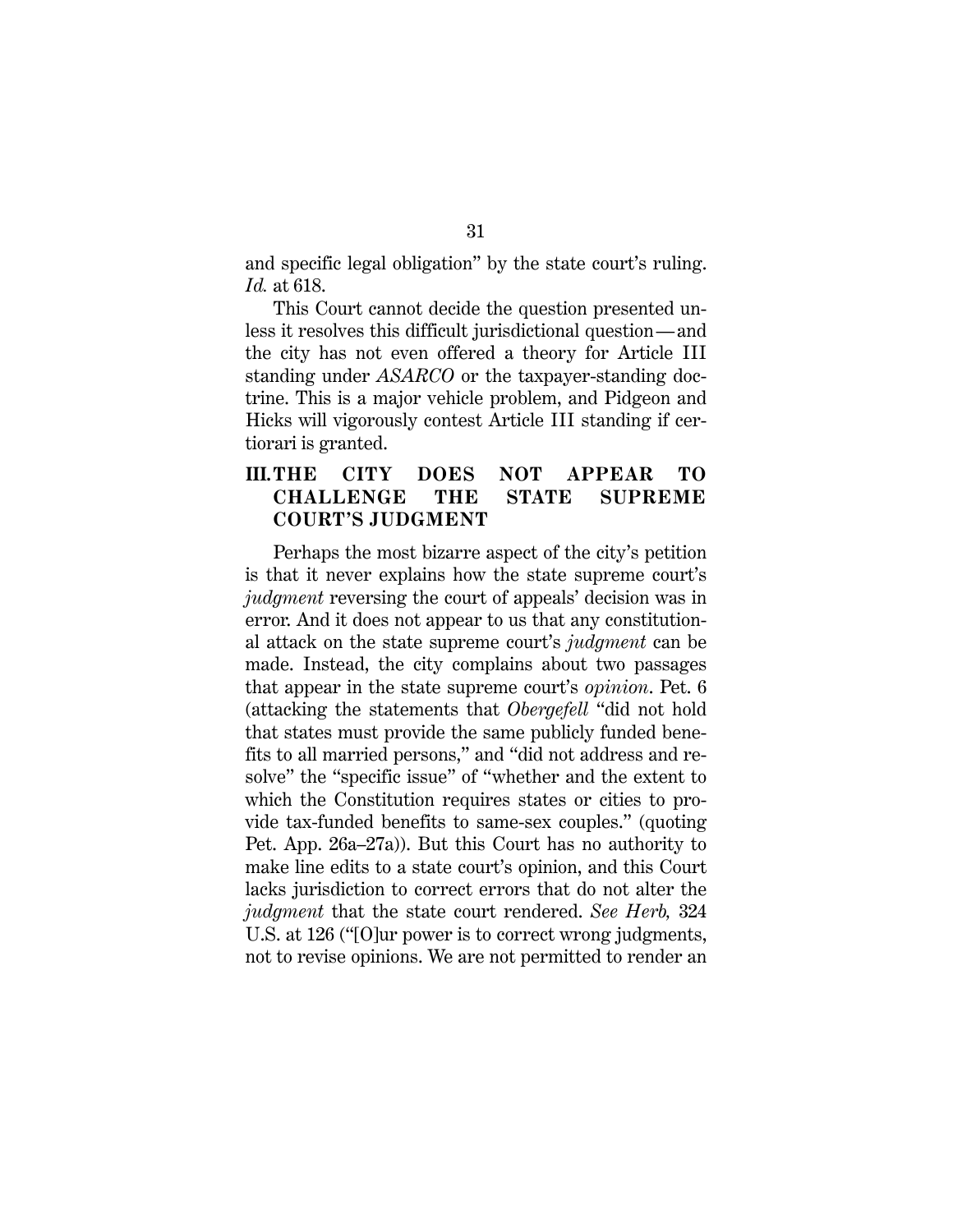advisory opinion, and if the same judgment would be rendered by the state court after we corrected its views of federal laws, our review could amount to nothing more than an advisory opinion."); *see also* 28 U.S.C. § 1257 (authorizing this Court to review "[f]inal *judgments or decrees*" (emphasis added)).

The state supreme court's *judgment* includes three components: (1) a "reversal" of the court of appeals' judgment; (2) a "vacatur" of the trial court's temporary injunction; and (3) a "remand" to the trial court for further proceedings "consistent with our judgment and this opinion." Pet. App. 32a; *see also id.* at 2a. The decision to "reverse" the court of appeals' judgment rests on an independent and unassailable principle of judicial federalism: The state judiciary is not required to follow rulings of inferior federal courts as binding precedent. *See Arizonans for Official English*, 520 U.S. at 58 n.11; Pet. App. 18a–19a ("We agree with Pidgeon that *De Leon*  does not bind the trial court . . . and the court of appeals should not have instructed the trial court to conduct further proceedings 'consistent with' *De Leon*."). The city's petition does not contest any of this, so it is impossible for the city to argue that the *judgment* to reverse the state court of appeals warrants reversal in this Court. No matter what this Court might have to say on the *Obergefell* question, the judgment "reversing" the court of appeals must remain.

The decision to "vacate" the trial court's temporaryinjunction is equally unimpeachable. The temporaryinjunction order was issued before *Obergefell*, and the state supreme court properly vacated that order in re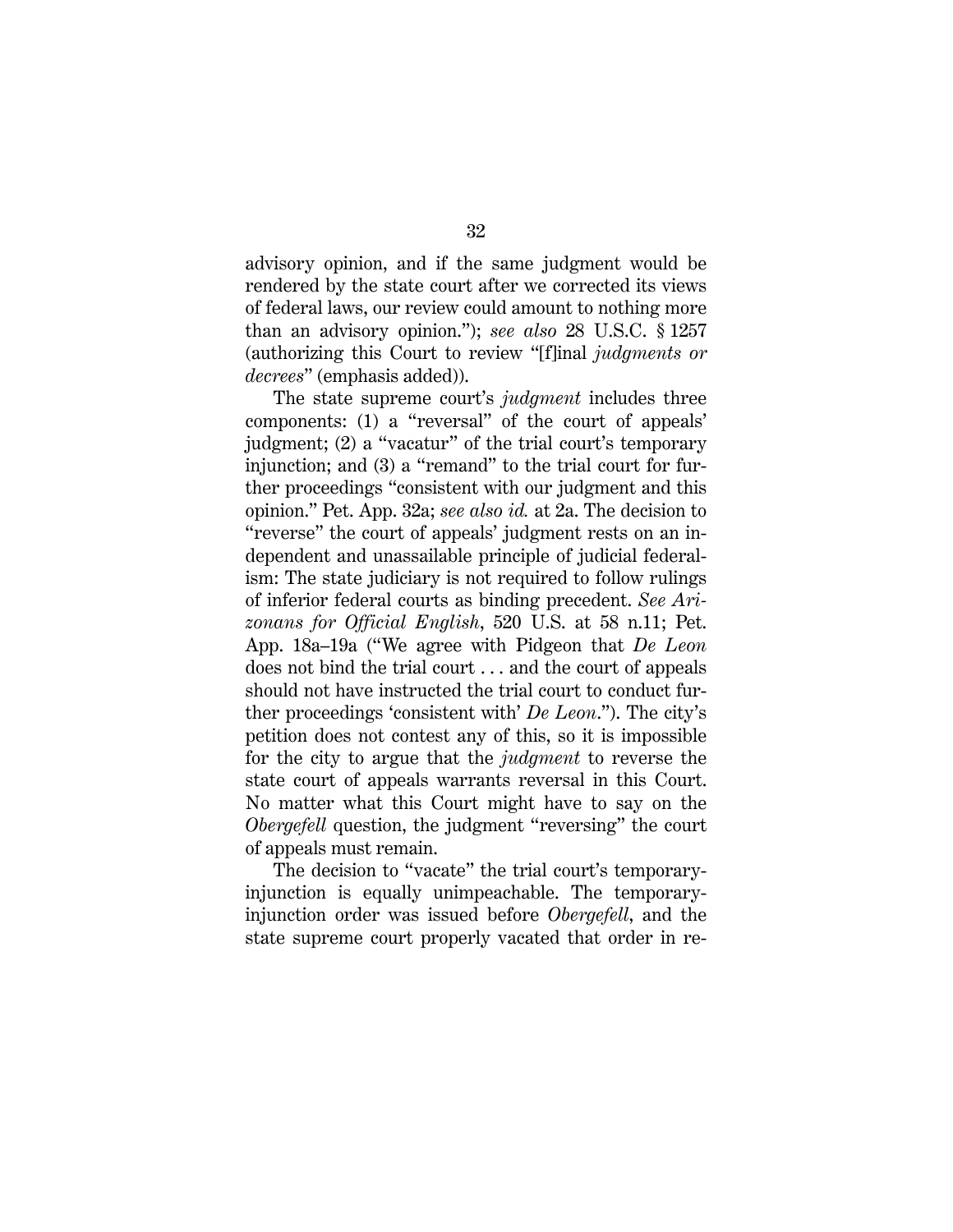sponse to the intervening rulings of this Court. The state supreme court did not commit federal constitutional error by failing to "reverse" the temporary injunction, because Pidgeon and Hicks had argued that even under the broadest possible interpretation of *Obergefell* they could *still* seek an injunction that forbids the city to extend spousal employment benefits to *anyone*.

Finally, the state supreme court's judgment "remands" for further proceedings "consistent with our judgment and this opinion." Nothing in these remand instructions violates the federal constitution. The state supreme court did not instruct the trial court to issue an injunction, and it did not in any way foreclose the trial court from accepting *any* of the city's constitutional defenses on remand.

The city appears to be suggesting that the state supreme court's judgment should have done more to handcuff the trial court on remand, although it never tells us exactly what the state supreme court's judgment should have said. But the state supreme court did not commit constitutional error by leaving it to the trial court to resolve the city's constitutional defenses, rather than deciding those issues for itself. It is common for appellate courts to give trial judges the first crack at resolving the contested legal issues in a case, and it certainly cannot be constitutional error for a state supreme court's judgment to forgo the opportunity to resolve a disputed issue in favor of allowing a trial court to decide the issues first. *See Cutter* v. *Wilkinson*, 544 U.S. 709, 718 n.7 (2005) ("[W]e are a court of review, not of first view").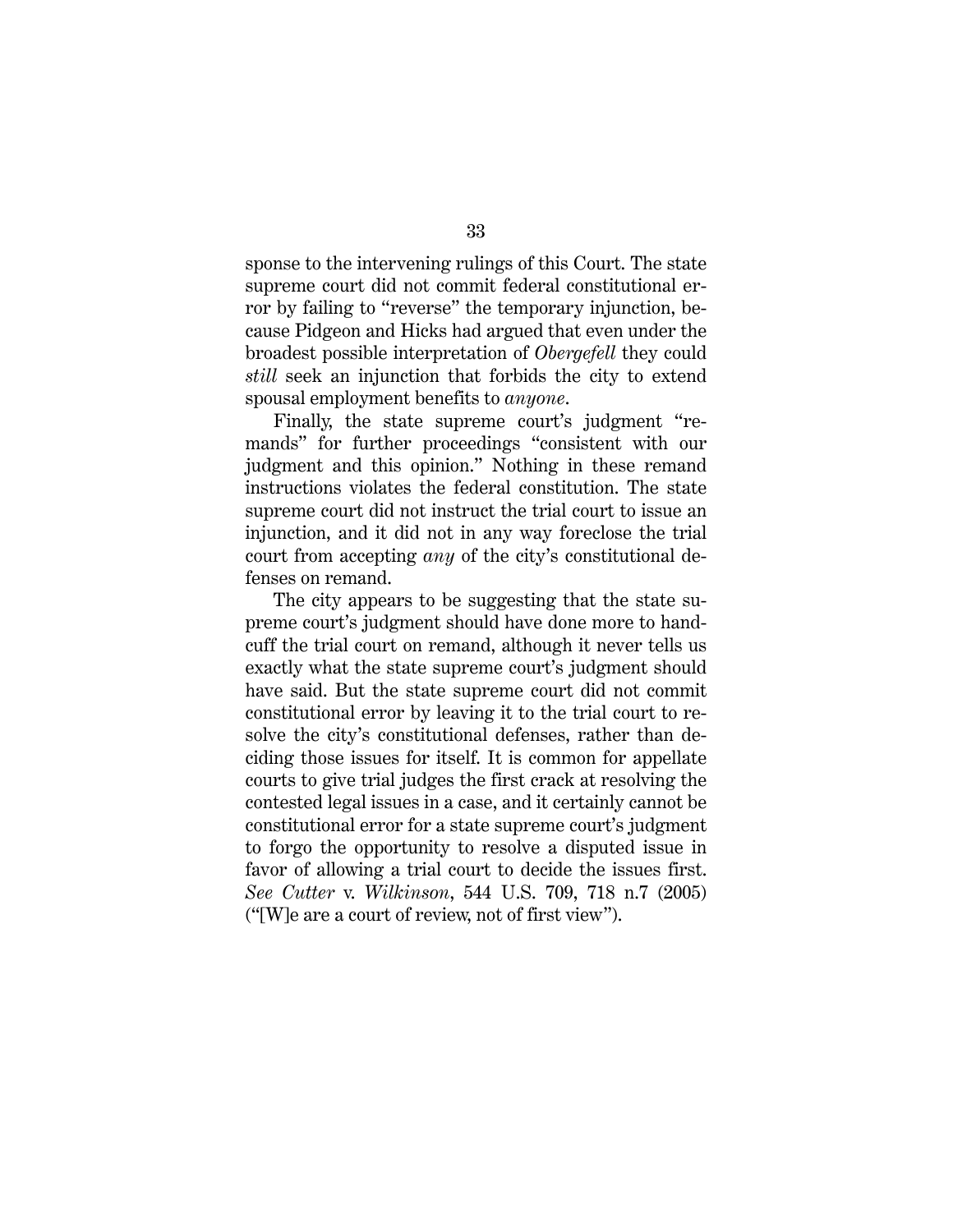The city must explain how the state supreme court's *judgment*—not its *opinion*—warrants correction by this Court. Its petition makes no effort to do so.

## **IV.THE STATE SUPREME COURT'S OPINION IS CONSISTENT WITH EVEN THE BROADEST POSSIBLE INTERPRETATION OF** *OBERGEFELL*

The city's petition should also be denied because the state supreme court's opinion is consistent with even the broadest possible interpretation of *Obergefell*. The state court never said that *Obergefell* might allow the city to withhold spousal employment benefits *only* from samesex couples, or to discriminate against same-sex couples in any manner. The statements that the city criticizes mean only that *Obergefell* does not establish a *substantive* constitutional right to spousal employment benefits, and that *Obergefell* does not preclude a remedy that would require the city to withdraw spousal benefits from *both* same-sex and opposite-sex couples.

Let us begin with what *Obergefell* said:

First, *Obergefell* holds that the "right to marry" is a *substantive* constitutional right. By grounding its decision in the Due Process Clause, rather than relying solely on equal protection, *Obergefell* makes clear that a State may not deny same-sex couples the right to marry by abolishing the institution of marriage for everyone. *See Obergefell*, 135 S. Ct. at 2597.

Second, *Obergefell* makes clear that it is *not* establishing a substantive constitutional right to receive spousal benefits from a state employer. *See id.* at 2601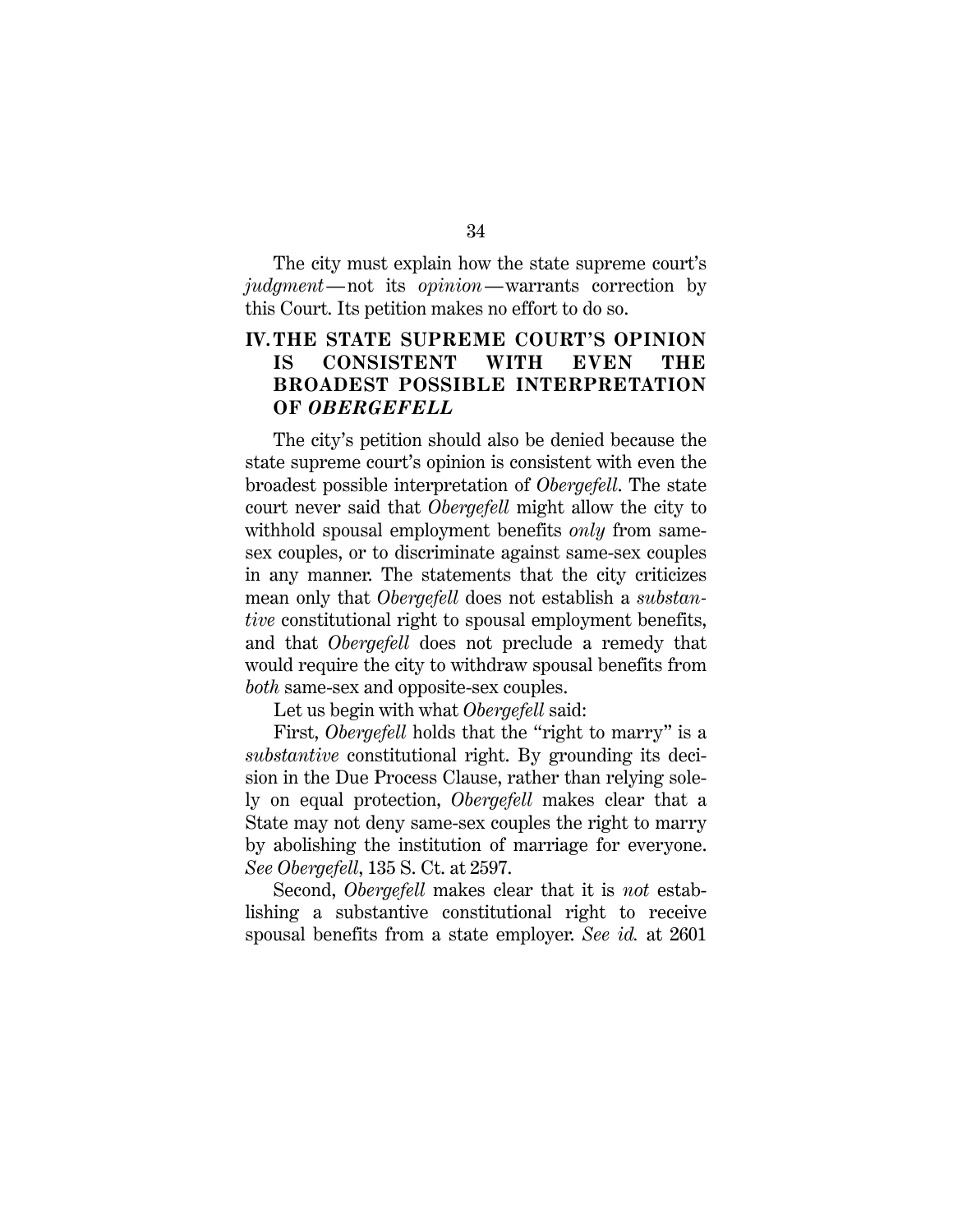("States are in general free to vary the benefits they confer on all married couples."). Unlike the "right to marry," which the State may not withhold from anyone, the right to receive spousal employment benefits is *not* unconditional and depends entirely on whether a State chooses to extend these benefits to married couples.<sup>3</sup>

Third, *Obergefell* does not forbid a state employer to withhold or vary spousal benefits on grounds that do *not* involve the same-sex or opposite-sex nature of the marriage. After *Obergefell*, a State remains free to withhold spousal employment benefits from those who are eligible for Medicare, and a State remains free to charge tobacco users higher premiums for health insurance. Whether *Obergefell* might allow a State to distinguish between same-sex and opposite-sex married couples is an issue that the parties dispute, but we will assume for the sake of argument that the city's position is correct and that *Obergefell* forbids *any* form of state-sponsored differentiation between same-sex and opposite-sex married couples.

Everything in the state supreme court's opinion is consistent with the city's understanding of *Obergefell*. Consider its statement that *Obergefell* "did not address and resolve" the "specific issue" of "whether and the extent to which the Constitution requires states or cities to

 <sup>3.</sup> *Obergefell* leaves open the possibility that some marriagerelated "benefits" *might* be constitutionally required as a matter of substantive due process. *Id.* (observing that states are "*in general* free to vary" these benefits (emphasis added)). But *Obergefell* does not purport to define or resolve what those constitutionally mandated benefits might be.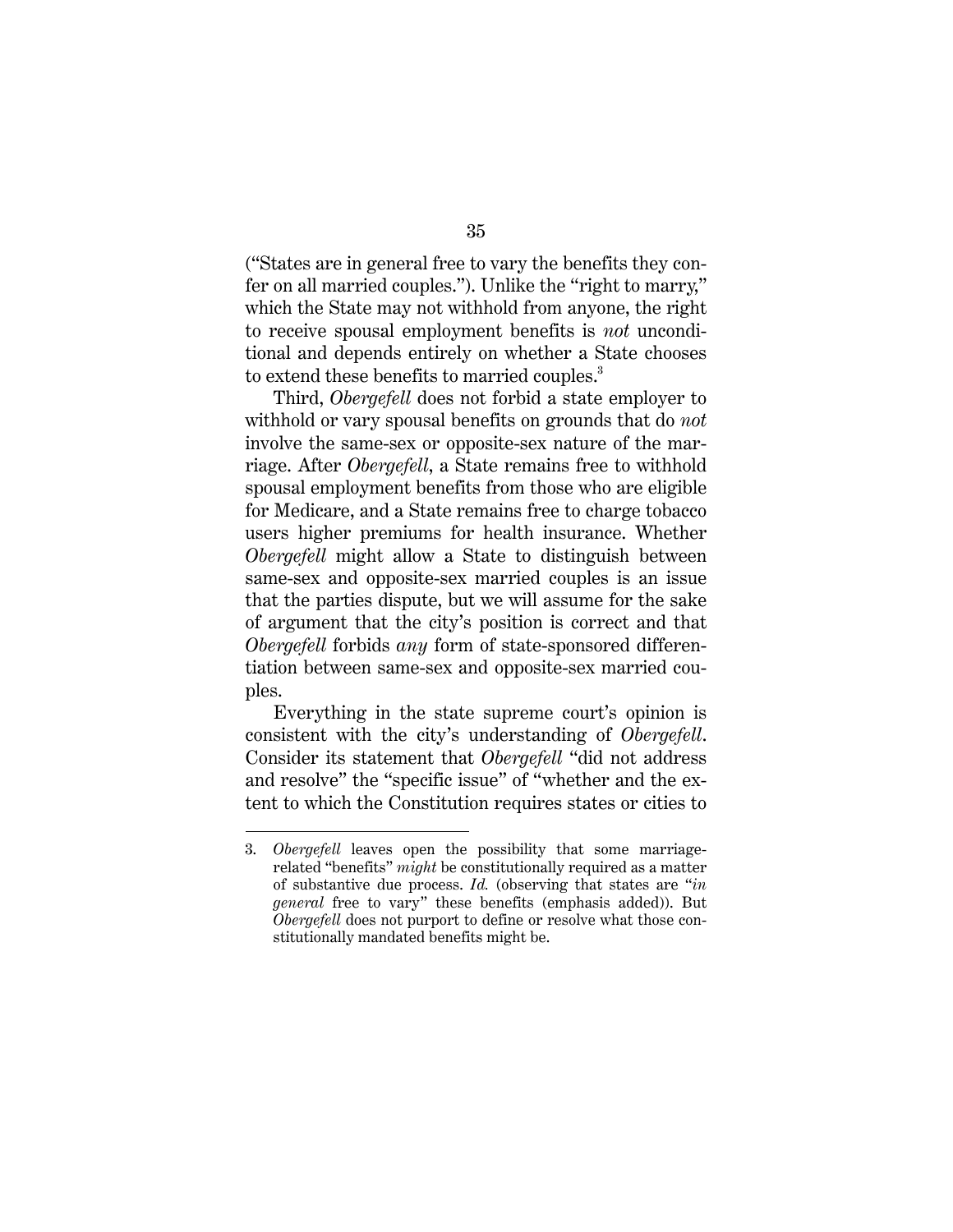provide tax-funded benefits to same-sex couples." Pet. App. 26a–27a. This statement is entirely true; even after *Obergefell*, a state or city may withdraw spousal employment benefits from same-sex couples *if it also withdraws those benefits from opposite-sex couples*, and *Obergefell* declined to resolve which (if any) benefits of marriage qualify as *substantive* constitutional entitlements that *must* be extended to same-sex couples. *See* 135 S. Ct. at 2601.

The statement that *Obergefell* "did not hold that states must provide the same publicly funded benefits to all married persons" is equally accurate. Pet. App. 27a. *Obergefell* does not require that *every single married couple* be treated the same for purposes of publicly funded benefits. The city wants this Court to pretend as though the state supreme court said that *Obergefell* "did not hold that states must provide the same publicly funded benefits *to same-sex couples that it provides to opposite-sex couples*," but the state supreme court was careful to avoid phrasing its opinion this way. And nothing in *Obergefell* purports to foreclose *other* types of distinctions that States might draw in their employeebenefit policies.

The state supreme court's reluctance to announce that *Obergefell* had established an unequivocal equaltreatment mandate was understandable, given that Pidgeon and Hicks had argued that this interpretation of *Obergefell*—when combined with section  $6.204(c)(2)$  would compel the city of Houston to withdraw spousal benefits from *all* of its employees. The state supreme court's effort to avoid a pronouncement that would un-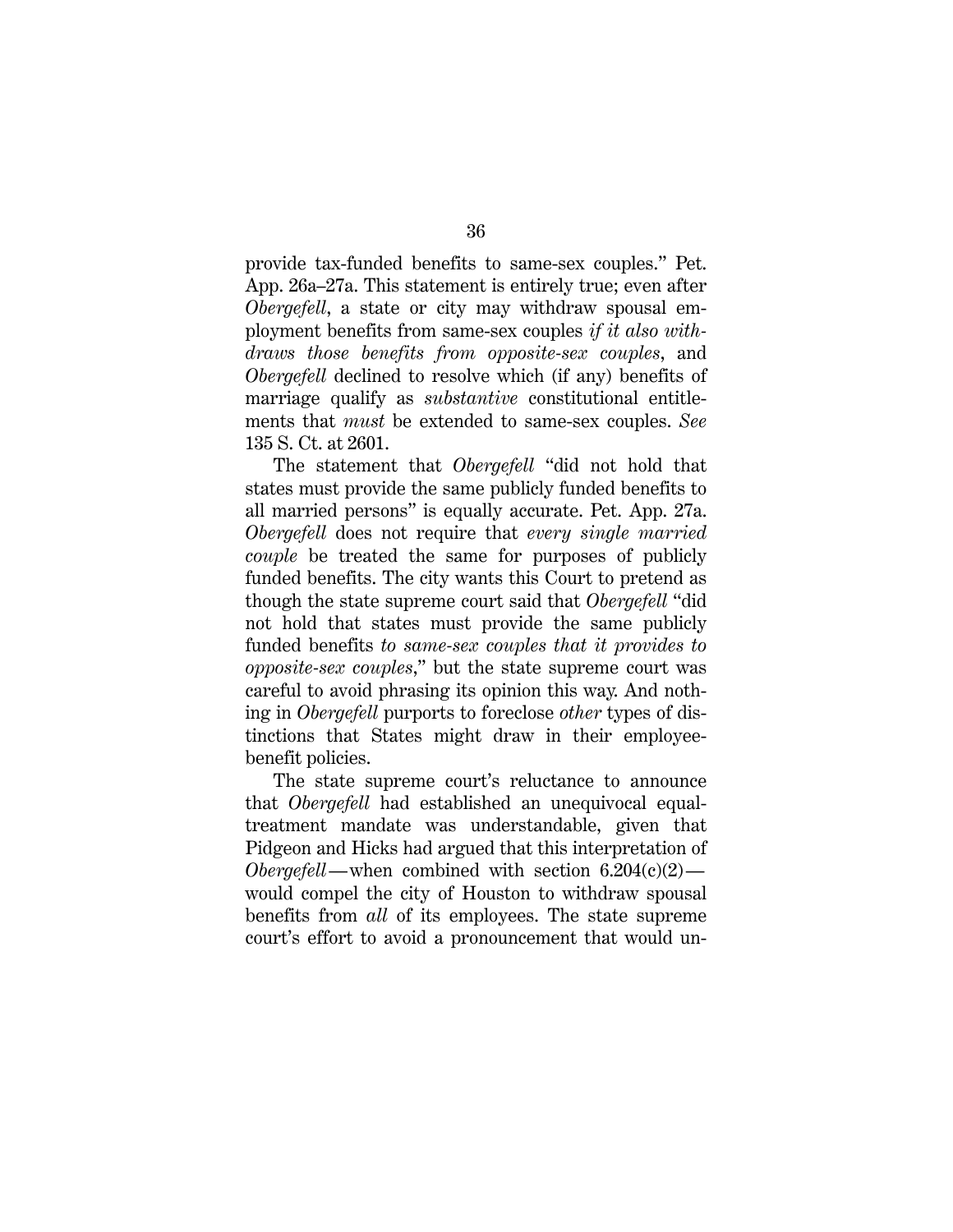dercut the legality of *all* spousal benefits for public employees should not be interpreted as defiance of *Obergefell*, especially when the court was careful to avoid *any* statement that endorses discriminatory treatment of same-sex couples or suggests that such discriminatory treatment might remain legal after *Obergefell*.

## **V. THE QUESTION PRESENTED IS NOT CERTWORTHY EVEN APART FROM THE JURISDICTIONAL OBSTACLES**

The city does not cite a single court decision from *any* jurisdiction that allows a State to withhold publicly funded benefits specifically from same-sex couples after *Obergefell.* And as far as we are aware, no such decision exists. Every state and local jurisdiction—including every jurisdiction in Texas—is currently extending the same publicly funded benefits to same-sex married couples that it extends to opposite-sex couples. And even if one reads the state supreme court's opinion in the *worst* possible light, it says nothing more than that the issue of equal benefits for same-sex and opposite-sex couples was not specifically resolved in *Obergefell*. <sup>4</sup> The state trial court remains free to hold that the Fourteenth Amendment requires equal treatment in this regard, or that *Obergefell* should be extended to require equal benefits. None of this warrants the Court's intervention.

If a court *actually holds* that discriminatory treatment of same-sex couples remains permissible, then the

 <sup>4.</sup> And, as we explained in Part IV, the state supreme court's opinion does not even say that.